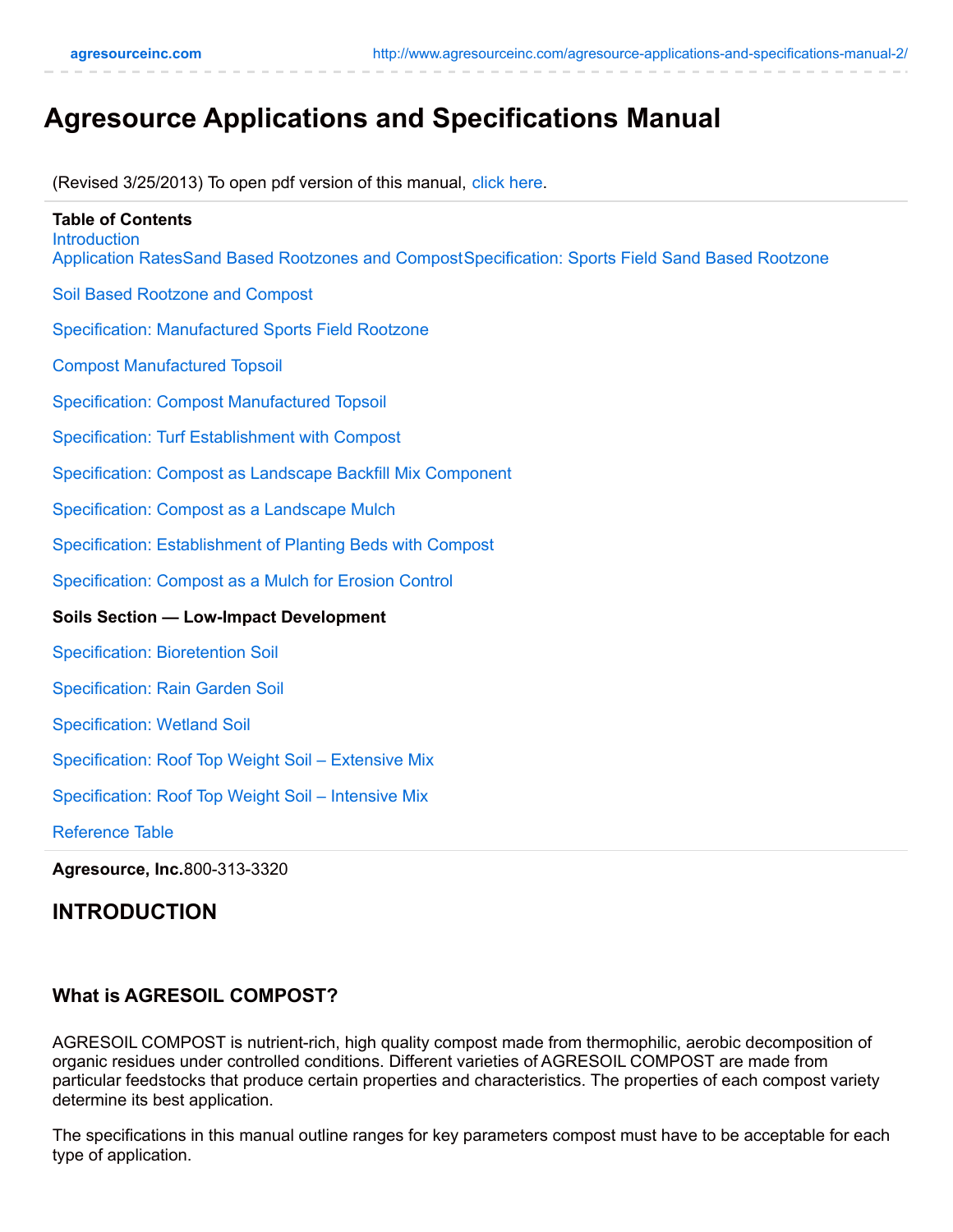# **PRODUCTION PROCESS: What makes AGRESOIL COMPOST extremely consistent?**

By utilizing advanced composting systems, such as in-vessel agitated bed composting systems, windrow turners, and through advising operations personnel on proper composting procedures, AGRESOIL COMPOST has gained the reputation of being consistently high-quality compost. AGRESOIL COMPOST characteristics vary from one facility to the next, but matching a particular compost to each application is key and producing consistent quality is always important.

Both in-vessel agitated bed composting and use of windrow turners allow for increased control of the aerobic composting process. Skilled professionals are also key in monitoring the composting process and optimizing levels of temperature, moisture and oxygen. After the "active" phase of composting AGRESOIL COMPOST is cured and tested to meet state regulatory standards.

Each specialized process is designed to insure that the finished compost contains the nutrients, organic matter, and beneficial micro‑organisms needed to improve plant material growth and health.

### **AVAILABILITY**

Agresource is the leading supplier of compost in the New England. AGRESOIL COMPOST is available in 50-70 cu yd loads and in smaller quantities through a network of distributors. Please call 800-313-3320 for a quote or delivery.

#### > Back to Table of Contents <

# **APPLICATION RATES FOR AGRESOIL COMPOST**

#### *TURF ESTABLISHMENT / SOD INSTALLATION / SOIL RENOVATION*:

Incorporate 1 to 3 inches of AGRESOIL COMPOST into the top 4 to 6 inches of soil (3-9 cuyds/1000 sq.ft). Use higher rate for less fertile soil.

#### *TURF MAINTENANCE / TOPDRESSING:*

Broadcast 1/3 inch of AGRESOIL COMPOST (approximately 1 cuyd/1000sqft) on established turf and rake in. For best results aerate soil prior to topdressing.

#### *FLOWER BEDS / GROUND COVERS:*

Mix or rototil 1 to 3 inches of AGRESOIL COMPOST into the soil prior to planting.

#### *TREE AND SHRUB PLANTING:*

Uniformly mix AGRESOIL COMPOST with existing soil and use at a rate of 25% AGRESOIL COMPOST to 75% soil and use as backfill for trees and shrubs.

#### *SHRUB MAINTENANCE / MULCHING*:

Spread AGRESOIL COMPOST 2 to 3 inches thick over planting areas or individual plant pits.

#### *FIELD NURSERY PRODUCTION:*

Incorporate 2 to 3 inches of AGRESOIL COMPOST into the top 4 to 6 inches of soil. Test soil pH levels where ericaceous crops are grown.

#### *POTTING MEDIUMS / CONTAINER PLANTS:*

Custom blend AGRESOIL COMPOST (1/10 to 1/3 by volume) with traditional potting mediums. Water thoroughly after planting.

#### *GOLF COURSES:*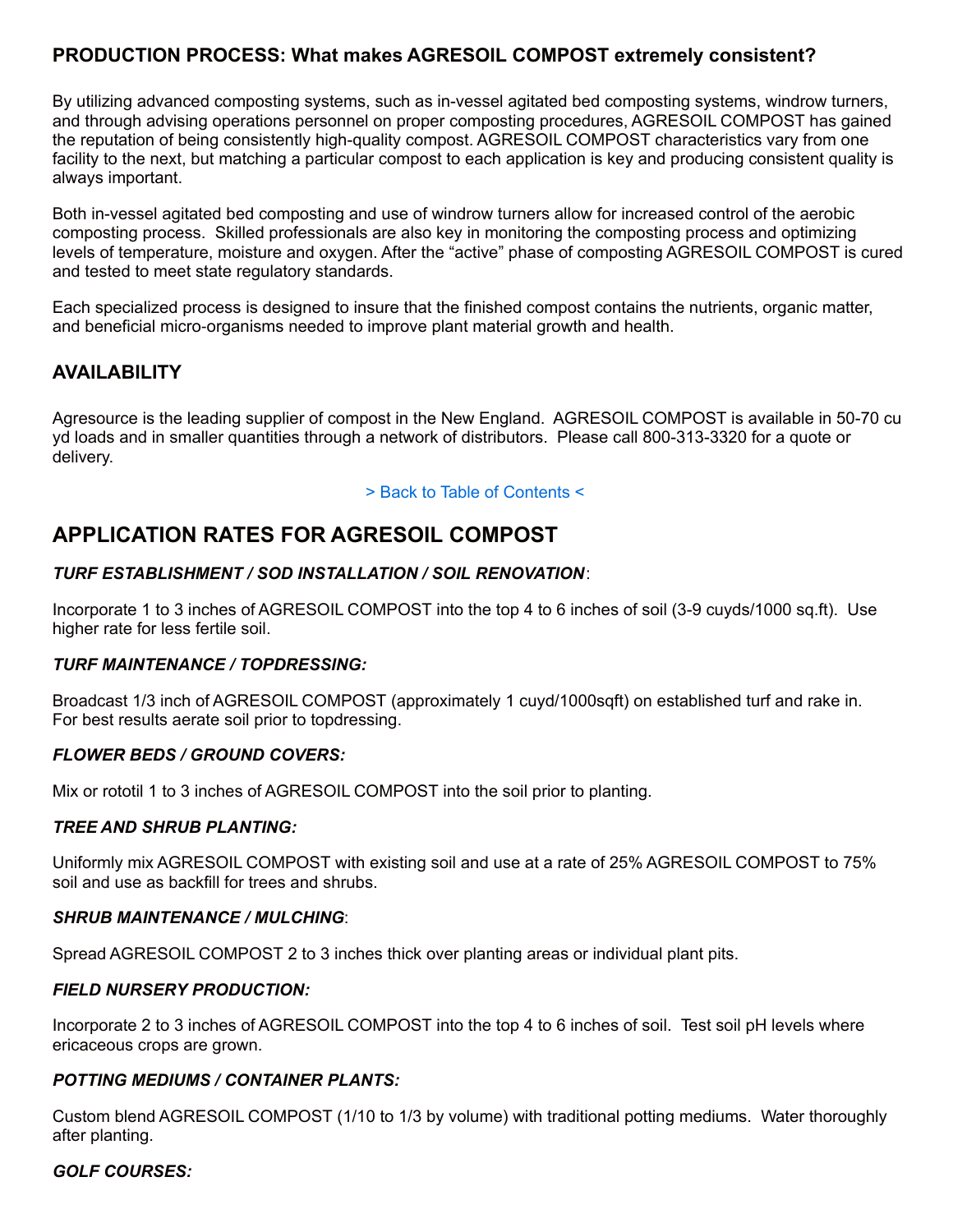#### *Tee and Green Construction*

Blend 20% AGRESOIL COMPOST with 80% USGA specific sand, mix thoroughly, seed or sod. (Screen AGRESOIL COMPOST to 1/4 prior to blending)

#### *Topdressing*

Broadcast 1/4 inch of AGRESOIL COMPOST on fairway, green or tee and rake/sweep off any debris. Topdressing after core aeration is most effective.

The rates listed above are general recommendations for use. Existing soil should be tested and a horticultural professional or extension agent consulted for specific uses.

#### > Back to Table of Contents <

# **SAND BASED ROOTZONES & COMPOST**

Sand based rootzone mixes have been common for years in USGA golf course greens. Today athletic field construction has also turned to these manufactured root zones to keep over-used fields in play through various climactic conditions. An organic component is needed to amend these sand based athletic field root zones to add water and nutrient retention. The most commonly utilized organic amendments are peat products and compost. The organic amendment, along with the sand source, must be selected carefully to develop a quality root zone mix.

Sand based root zone mixes are manufactured soils developed to provide all the properties necessary to sustain healthy growth of turfgrass, provide a playable surface in various climatic conditions and also resist compaction. Native soils may not provide all these unique qualities. Today's athletic surfaces are being utilized more than ever, players and spectators both have come to expect perfect turfgrass quality. Maintaining athletic surfaces without a quality root zone has become nearly impossible with today's increased play and demanding standards.

Quality compost has become a useful organic amendment for sand based root zone mixes. Traditionally peat was used as the only suitable organic amendment due to its high organic matter percentage, suitable particle size and consistency. Today biosolid compost has become a clear alternative to peat because of its many qualities and improved production processes. Quality biosolid compost provides enough organic matter, a suitable particle size and the consistency to be used in sand based root zone mixes. Compost has advantages peat products lack as an organic amendment. It provides the root zone with beneficial microbes that improve nutrient availability and have also shown the ability to aid in suppression of soil borne pathogens. Compost adds life to the root zone, as well as organic matter at a reasonable cost.

Compost has been used successfully on many athletic field surfaces. Agresoil bulk compost has been used on over forty sand based athletic surface projects. In each application, the use of a quality compost and sand was necessary to ensure a proper root zone blend, grow-in of the turfgrass and long term durability of the field.

An example of compost used in a sand based root zone mix is the reconstruction of the Great Lawn of Central Park. It was necessary to completely renovate the 15 acre field after the original soils were compacted and turfgrass covered less than half of New York City's most popular open space. The existing root zone was removed and a drainage system installed prior to the addition of the new root zone. The new root zone mix was developed by Dr. Norman Hummel of Hummel and Co. Inc. and was approximately 7 parts sand (with proper aggregate distribution), 2 parts compost (AGRESOIL COMPOST) and one part topsoil. This manufactured soil was designed to hold up to over 12,000 softball games on its six fields and many other events such as performances by the Metropolitan Opera, New York Philharmonic and many other daily guests. By designing a manufactured soil and monitoring its consistency during delivery, Dr. Hummel and the Central Park Conservancy staff developed an athletic field surface which is withstanding the demands of New York City's populace.

A quality root zone mix is developed by first selecting sand with a suitable particle size distribution and pH. The USGA recommendations are used many times as a guideline in choosing a sand source. These recommendations focus on the particle size distribution, most scrutinized is the percentage of silt and clay particles. A high percentage of silt and clay particles increases the risk of compaction and reduced infiltration rates. It is also important to limit the percentage of larger sand particles to aid in the stability of the root zone mix.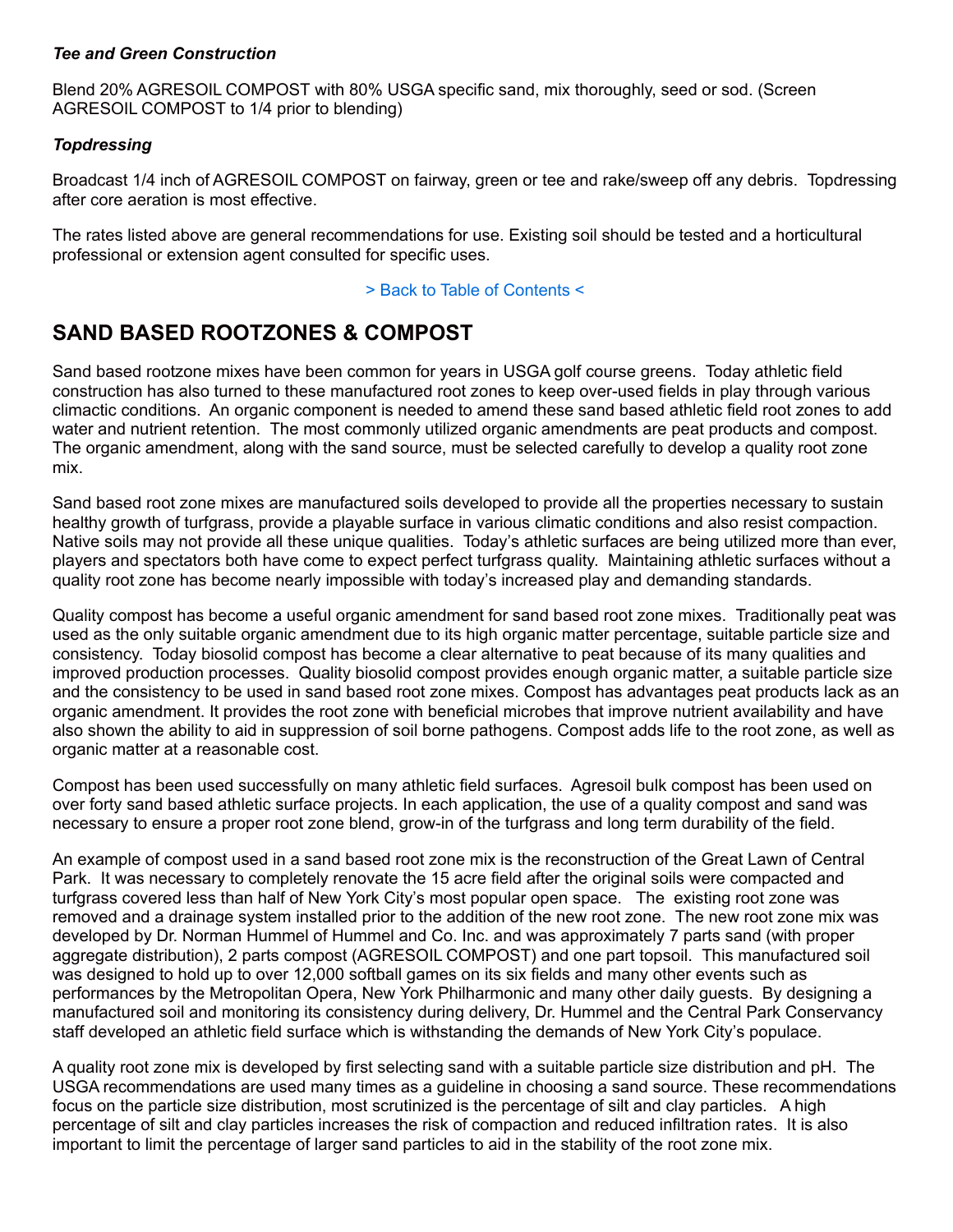Standards for the compost as the organic amendment are currently incomplete in USGA recommendations, but reputable laboratories require the compost must be from a source that produces a consistent product with a proven track record. The compost is then tested for plant sensitive parameters such as pH, C:N ratio, soluble salts and stability. Organic matter percentage of the compost is many times the limiting factor. The percentage must be high, generally above 60%, to develop a balanced root zone mix; this excludes most leaf and yard waste composts.

USGA Recommendations Particle Size Analysis (ASTM F-1632)

|            | Gravel   V. Course   Coarse   Medium   Fine |  |                                                             | V. Fine   Silt   Clay |  |
|------------|---------------------------------------------|--|-------------------------------------------------------------|-----------------------|--|
| $2mm$ 1 mm |                                             |  | $\vert$ 0.5 mm $\vert$ 0.25mm $\vert$ 0.15 mm $\vert$ .05mm |                       |  |

| $\leq$ 3 % gravel     | $\geq 60\%$   $\leq 20\%$   $\leq 5\%$   $\leq 5\%$   $\leq 3\%$ |  |  |
|-----------------------|------------------------------------------------------------------|--|--|
| $\leq 10 \%$ combined |                                                                  |  |  |

Sand based root zone mixes are generally amended with compost at a rate of approximately 10-25 percent. This is determined in the laboratory based on many factors such as final organic matter percentage, particle size distribution and infiltration rates. A well-balanced mix will allow play in wet conditions and resist compaction. These are two factors generally limiting the use of soil fields. As more and more children and adults are participating in athletic activities, it is important to keep athletic fields and golf courses in top playing condition as long as possible.

> Back to Table of Contents <

# **SPECIFICATION**

# **SPORTS FIELD SAND BASED ROOTZONE**

# **1. DESCRIPTION**

This work shall consist of preparing a root zone mixture consisting of sand and compost. The root zone mix will be evaluated by using the ASTM test methods for putting green root zones. A sand sample and compost sample shall be submitted to testing agent for adherence to specifications.

# **2. MATERIALS**

**2.1** *Processed Sand* **–** The sand shall meet the following criteria:

| <b>Constituent</b> | <b>Sieve Mesh</b> | Diameter of<br>Sieve (mm) | <b>Allowable Range</b><br><b>Percent Retained</b> |
|--------------------|-------------------|---------------------------|---------------------------------------------------|
| Gravel             | 10                | 2.00                      | $0 - 5%$                                          |
| Very coarse sand   | 18                | 1.00                      | $0 - 20%$<br>combined with gravel                 |
|                    |                   |                           |                                                   |
| Coarse sand        | 35                | 0.50                      | at least 60%                                      |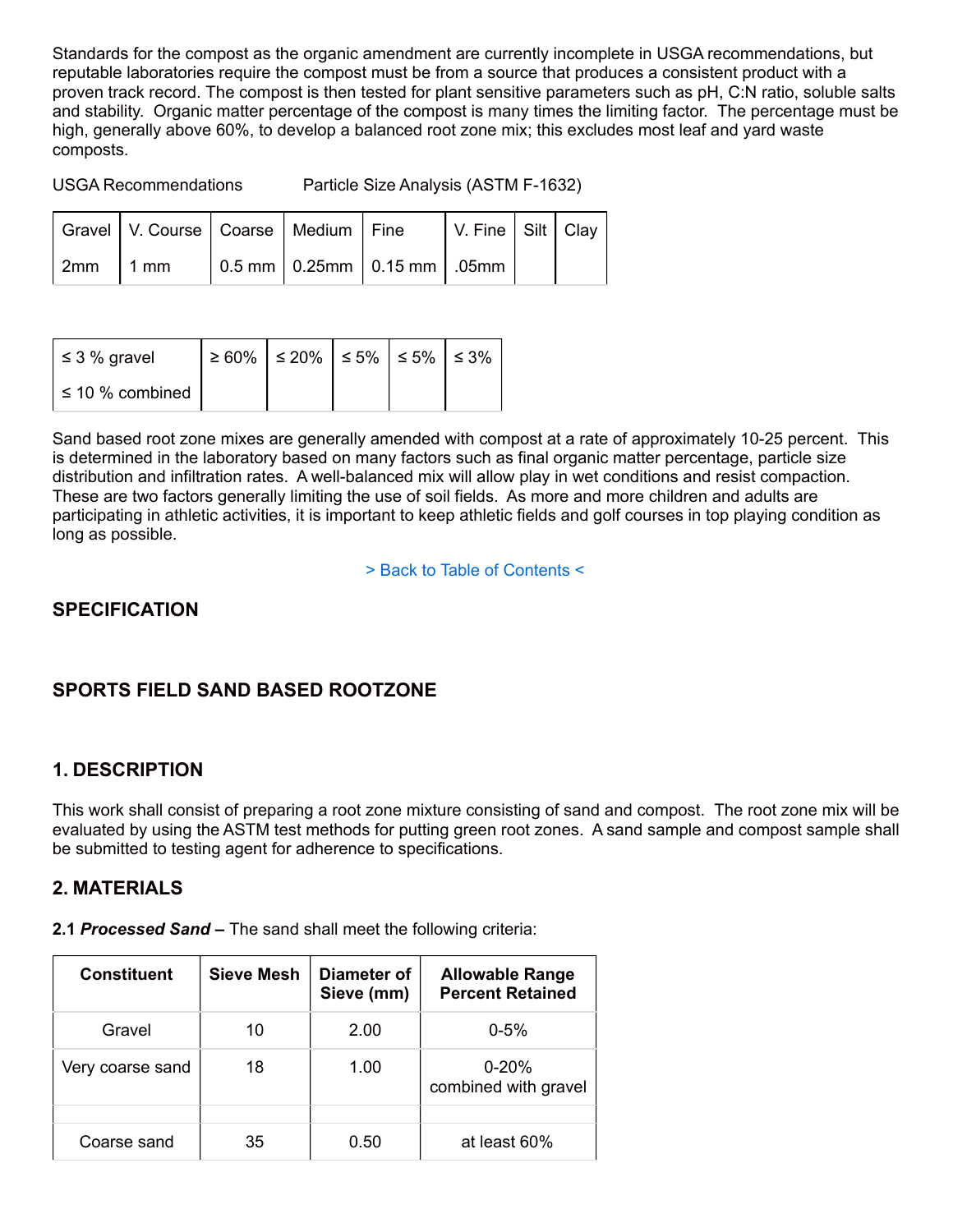| Medium sand    | 60  | 0.25    | in this range |
|----------------|-----|---------|---------------|
|                |     |         |               |
| Fine sand      | 100 | 0.15    | 10% maximum   |
| Very find sand | 270 | 0.005   | 3% maximum    |
| Silt           |     | 0.002   | 5% maximum    |
| Clay           |     | < 0.002 | 3% maximum    |

In addition, there should be no more than 10% combined very fine sand, silt and clay.

**2.2** *Compost*– Compost shall be derived from biosolids, clean ground wood, and/or sawdust that meet all State Environmental Agency requirements. The product shall be well composted, free of viable weed seeds and contain material of a generally humus nature capable of sustaining growth of vegetation, with no materials toxic to plant growth.

Compost shall have the following properties:

| Parameters             | Range                  |
|------------------------|------------------------|
| рH                     | $6.0 - 7.75$           |
| Moisture Content       | $35\% - 55\%$          |
| Soluble Salts          | $<$ 4.0 mmhos/(dS)     |
| C:N Ratio              | $15 - 30:1$            |
| Particle Size          | $<$ 1/2"               |
| Organic Matter Content | >60%                   |
| <b>Bulk Density</b>    | < 1000 lbs./cubic yard |
| Foreign Matter         | $<$ 1% (dry weight)    |

Compost generator shall also provide minimum available nitrogen and other macro and micro nutrients to determine fertilizer requirements. Generator shall supply documentation showing state approval.

**Product Information –** All parameters listed above can be met by **AGRESOIL COMPOST** as distributed by: Agresource, 100 Main Street, Amesbury, MA 01913, Telephone: 800-313-3320.

# **3.0 Root Zone Mixture Ratios and Performance Testing**

Upon approval of the processed sand and compost components, the owners testing agents shall blend the components to determine the correct ratio of sand and compost to create the root zone mix. This ratio of sand and compost will be based on laboratory testing and performance guidelines established by these specifications.

For bidding purposes, the mix ratio will contain approximately 75 to 85% sand and 25 to 15% compost by volume.

The root zone mix developed by the owners testing agent will establish the required mix ratio and specifications for approval or rejections of all quality control submittals during construction. The construction contractor shall bear the cost of all testing.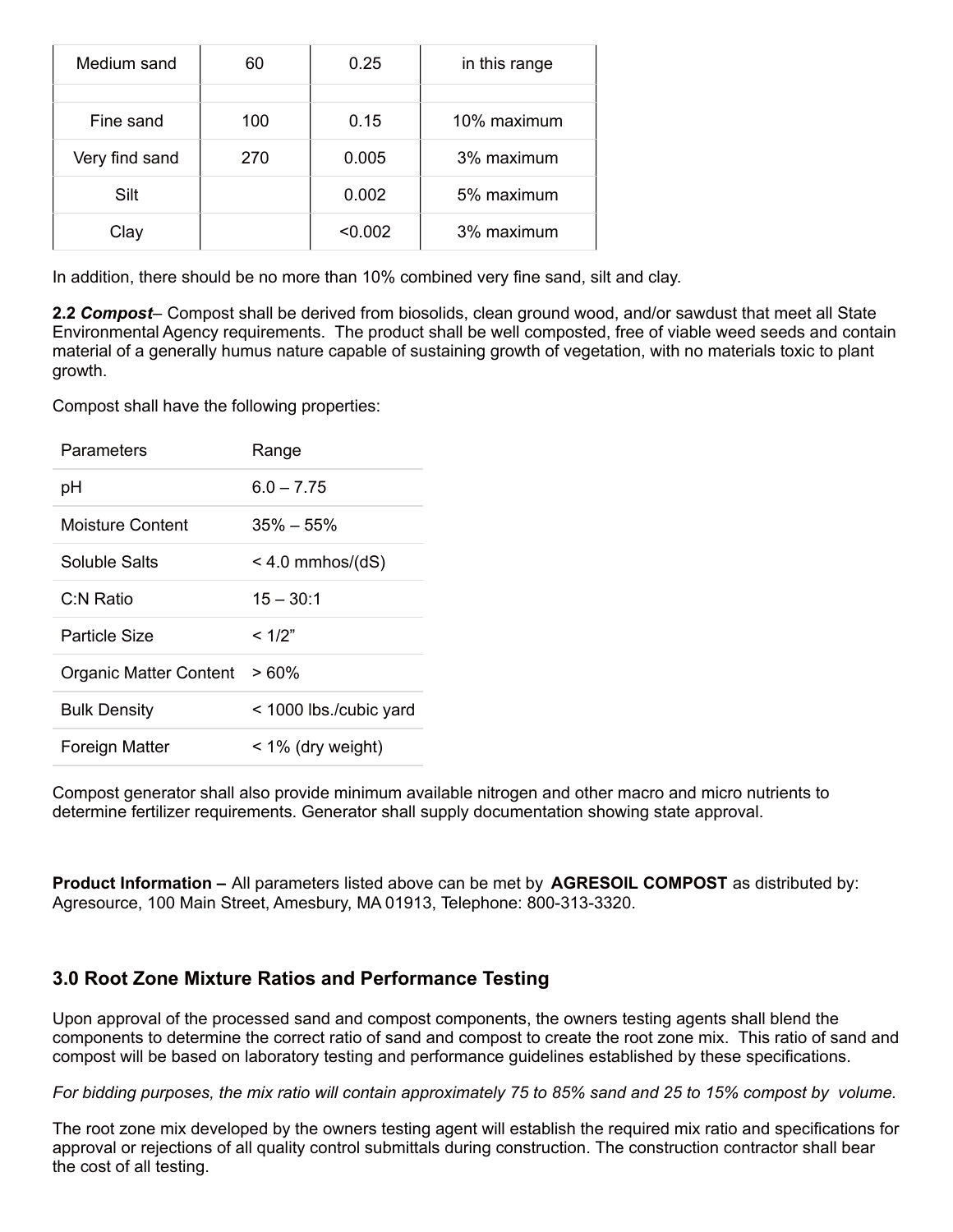*Performance Testing:* ASTM testing procedures for sand based athletic fields shall be used for performance testing. Water retention shall be done at a tension that corresponds to the depth of the root zone. (30 cm tension for 12-inch root zone, 25 cm for 10 inch). The tests shall comply with the following criteria on a core compacted at 14.3 ft-lbs/square inch.

| Infiltration rate (inches per hour) | 8 to 14     |
|-------------------------------------|-------------|
| Bulk density (gm/cc)                | 1.3 to 1.65 |
| Total porosity                      | $35 - 55%$  |
| Saturation percentage               | $35 - 60%$  |

The root zone mix shall have an organic matter content of 1.5 to 4.0% on a dry weight basis.

# **SOIL BASED ROOTZONES & COMPOST**

Today athletic field construction has turned to manufactured root zones to keep over-used fields in play through various climactic conditions. Fields are generally built with either soil based or sand based systems that are amended with an organic product. While sand based fields create a more durable field that can resist compaction they also require proper irrigation and are more costly to construct. Therefore, soil based rootzones are the most common type of athletic field root zone mix.

Soil based root zone mixes are manufactured soils developed to provide all the properties necessary to sustain healthy growth of turfgrass, provide a playable surface in various climatic conditions and also resist compaction. Generally native soils will not provide all these unique qualities. Soil based root zones are developed by blending a locally available soil and an organic amendment (compost) to improve water and nutrient retention as well as reduce compaction. The organic amendment, along with the soil source, must be selected carefully to develop a quality root zone mix.

Quality compost is an excellent organic amendment for soil based root zone mixes. Traditionally athletic fields were built utilizing locally available topsoil as the root zone. Today manufacturing a root zone with the use of biosolid compost is a clear improvement. Quality biosolid compost provides the root zone with beneficial microbes that improve nutrient availability and have also shown the ability to aid in suppression of soil borne pathogens. Biosolid compost adds life to the root zone, as well as organic matter at a reasonable cost.

A quality root zone mix is developed by first selecting a soil with a suitable particle size distribution and pH. A high percentage of silt and clay particles increases the risk of compaction and reduced infiltration rates. It is also important to limit the percentage of larger sand particles to aid in the stability of the root zone mix. The organic amendment (compost) must be tested for plant sensitive parameters such as pH, C:N ratio, soluble salts and stability. Organic matter percentage of the compost is many times the limiting factor. The percentage must be high, generally above 60%, to develop a balanced root zone mix.

Soil based root zone mixes are generally amended with compost at a rate of approximately 15-30 percent. This rate is generally determined by the final organic matter percentage of the root zone. A field that is irrigated requires a 4-5 percent organic matter level while a non-irrigated field should have 5-6 percent organic matter. A welldesigned mix will provide safe playing conditions and superior turfgrass quality.

The chart below aids in estimating percentage of AGRESOIL COMPOST to blend with a soil to reach the target organic matter percentage. The left column is the percentage needed to boost the organic matter to your target value. The right column contains the percentage of AGRESOIL COMPOST needed to reach the target organic matter percentage. (i.e. to improve a soil from 2% to the target of 5% you would need to add 3% O.M., therefore you would amend the soil with approx. 22% AGRESOIL COMPOST)

AGRESOIL COMPOST inclusion

% to raise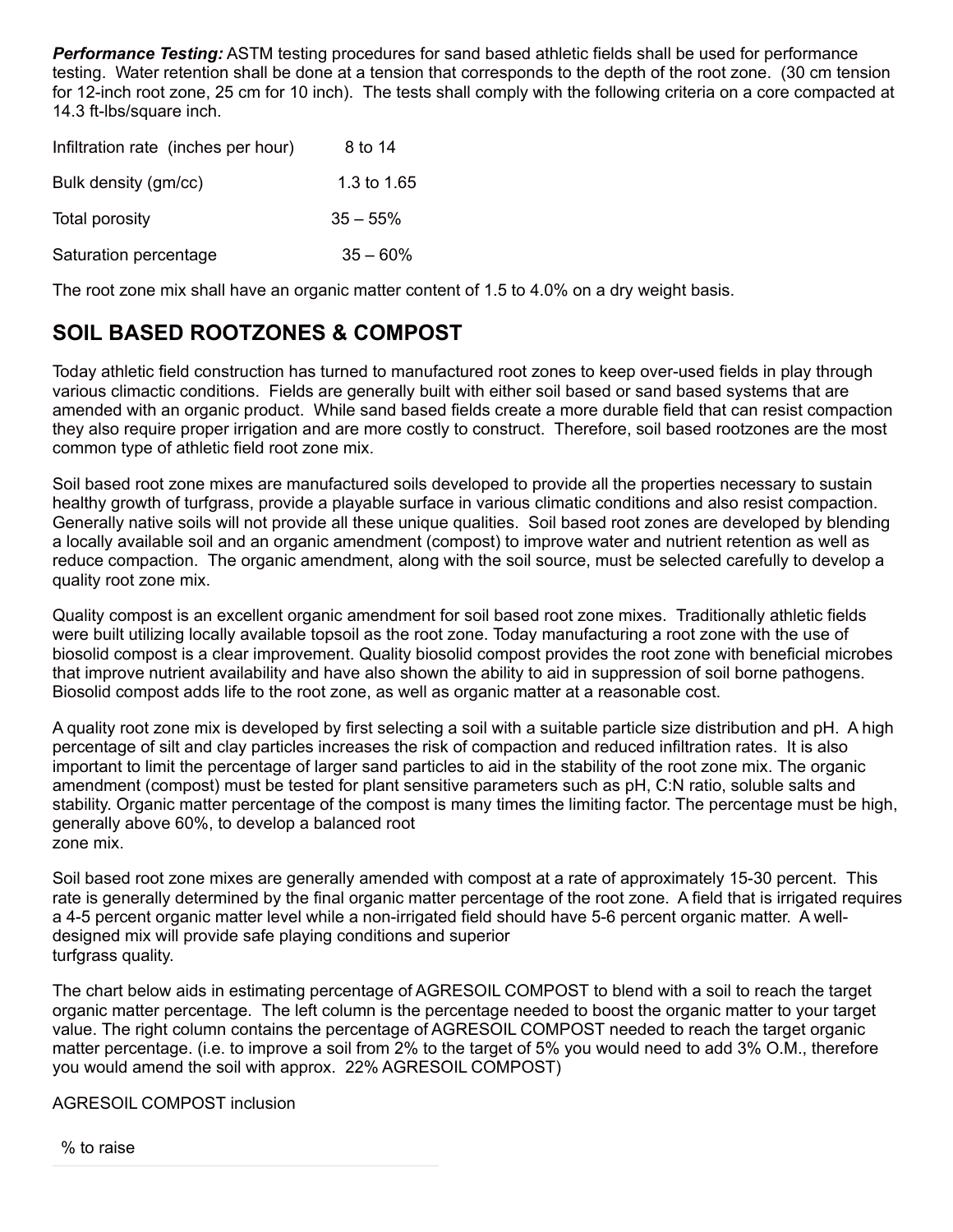| $1\%$ | 8%  |                                 |
|-------|-----|---------------------------------|
| 2%    |     | 15% All rates based on addition |
| 3%    |     | 22% of AGRESOIL COMPOST to a    |
| 4%    |     | 27% typical soil weighing       |
| 5%    |     | 32% 2600lbs/cuyd.               |
| 6%    | 37% |                                 |

Today's athletic surfaces are being utilized more than ever; players and spectators both have come to expect perfect turfgrass quality. Maintaining athletic surfaces without a quality root zone has become nearly impossible with today's increased play and demanding standards.

> Back to Table of Contents <

# **SPECIFICATION**

# **MANUFACTURED SPORTS FIELD ROOT ZONE**

#### **1. DESCRIPTION**

This work shall consist of preparing a root zone manufactured from compost and other soil constituents for use in athletic field construction. This material can be either pre-blended and brought on-site or the compost can be blended with soils stockpiled at the construction site.

### **2. MATERIALS**

**2.1** *Compost*– Compost shall be derived from organic wastes including sawdust, clean ground wood, leaf and yard residues, and biosolids that meet all State Environmental Agency requirements. The product shall be well composted, free of viable weed seeds and contain material of a generally humus nature capable of sustaining growth of vegetation, with no materials toxic to plant growth.

| Parameters             | Range                  |
|------------------------|------------------------|
| рH                     | $5.5 - 7.5$            |
| Moisture Content       | $35\% - 55\%$          |
| Soluble Salts          | $<$ 4.0 mmhos (dS)     |
| C:N Ratio              | $15 - 30:1$            |
| Particle Size          | $<\frac{1}{2}$         |
| Organic Matter Content | < 40%                  |
| <b>Bulk Density</b>    | < 1000 lbs./cubic yard |
| Foreign Matter         | $<$ 1% (dry weight)    |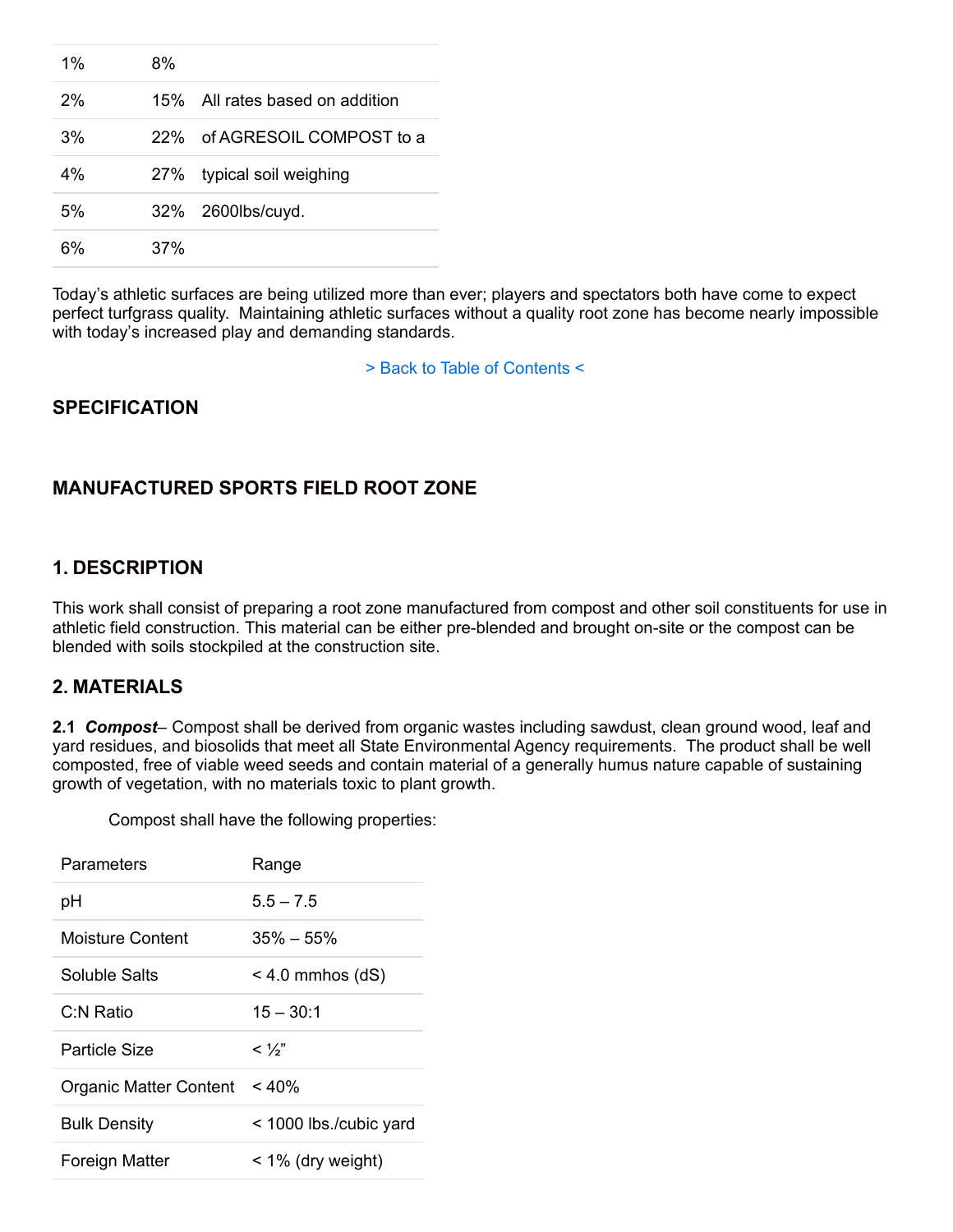Compost generator shall also provide minimum available nitrogen and other macro and micro nutrients to determine fertilizer requirements. Generator shall supply documentation showing state approval for intended use.

**Product Information –** All parameters listed above can be met by **AGRESOIL COMPOST** as distributed by: Agresource, 100 Main Street, Amesbury, MA 01913, Telephone: 800-313-3320.

**2.2** *Soil Component* – Soil shall consist of loose, friable soil, free of ice, snow and rubbish with no admixture of refuse or material toxic to plant growth. Soil shall be reasonably free of stones, lumps, roots and weeds or similar objects larger than a half inch in diameter.

**A**. Soil shall meet additional parameters:

| Parameters              | Range                  |
|-------------------------|------------------------|
| pH                      | $6.0 - 7.5$            |
| Moisture Content        | $25\% - 55\%$          |
| Soluble Salts           | $<$ 2.5 mmhos (dS)     |
| <b>Stone and Debris</b> | $<$ 1% (by weight)     |
| <b>Foreign Matter</b>   | $< 0.05\%$ (by weight) |

- **B.** Particle Size
- 100% by volume must pass a 1 inch screen.
- 95% by volume must pass a 1/2 inch screen.

• Not more than 70% of the soil by weight shall be less than .25 mm (fine sand) of which no more than 25% by weight shall consist of particles less than .002 mm (clay).

# **3. MANUFACTURED SPORTS FIELD ROOT ZONE**

Manufactured sports field root zone shall consist of soil as described in Section 2.2 amended with compost as described in Section 2.1. Compost manufactured topsoil shall be free of refuse, stones, lumps, roots and weeds or similar objects larger than one inch in diameter. Compost manufactured topsoil will be uniformly mixed to meet the final requirements listed below:

| A. Parameters         | Range                 |  |  |
|-----------------------|-----------------------|--|--|
| pH                    | $6.0 - 7.5$           |  |  |
| Moisture Content      | $30\% - 55\%$         |  |  |
| Soluble Salts         | $< 2.0$ mmhos (dS)    |  |  |
| <b>Organic Matter</b> | $5 - 6%$              |  |  |
| Foreign Matter        | $< 0.5\%$ (by weight) |  |  |

#### **B.** Particle Size

- 100% (by volume) must pass through a 1 inch screen.
- 95% (by volume) must pass through a 1/2 inch screen.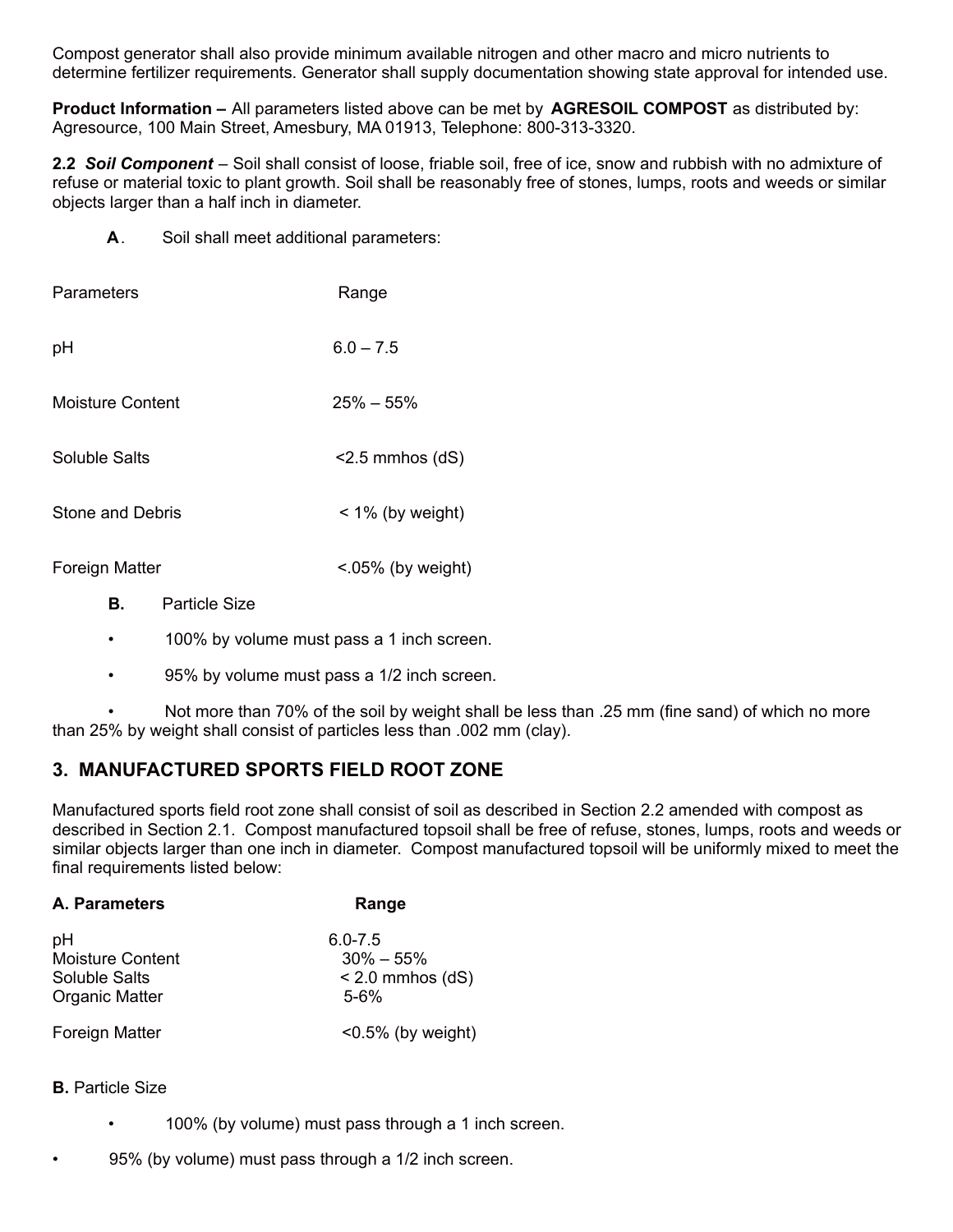Compost manufactured topsoil shall meet the following mechanical analysis:

| <b>Textural Class</b>               | % of Total Weight |           | Average % |    |
|-------------------------------------|-------------------|-----------|-----------|----|
| Sand $(0.05 - 2.0$ mm dia. range)   |                   | 45-75     |           | 60 |
| Silt (0.002-0.05 mm dia. range)     |                   | $15 - 35$ |           | 25 |
| Clay (less than 0.002 mm dia range) |                   | $5 - 20$  |           | 15 |

# **4. CONSTRUCTION REQUIREMENTS**

Manufactured athletic field root zone shall be spread evenly upon the previously prepared subgrade surface to the depth specified on the plans. The manufactured athletic field root zone shall be spread in such a manner as to establish a loose, friable seedbed.

# **5. METHOD OF MEASUREMENT**

All compost manufactured topsoil, loam and compost will be measured by the cubic yard.

#### > Back to Table of Contents <

# **COMPOST MANUFACTURED TOPSOIL**

Compost manufactured topsoil is a practical and necessary alternative to stripped topsoil. Topsoil has become increasingly scarce and expensive for use on landscape projects. The daily usage of inferior soils on many turfgrass and landscape projects can have dramatic effects on soil structure and plant material health.

Agresource has worked with both state agencies, landscape architects and engineers to promote the use of compost in topsoil manufacturing. Manufactured topsoil is produced by using ingredients that are readily available: low organic matter subsoils, sand and compost. By analyzing these ingredients you can create the correct admixture to produce a topsoil that has the structure, organic matter and nutrients available to produce lush vegetative growth.

Compost manufactured topsoil has many benefits, which include both economics and performance. Using manufactured topsoil can guarantee that the soil specification can meet many parameters due to the distinct qualities of the ingredients. Mixing together a sandy soil that has an aggregate distribution which will prevent compaction and compost which is high in organic matter will yield a soil which could be used for athletic field construction. These materials lack key properties individually, but mixed properly can create a superior topsoil.

Beneficial reuse of materials such as subsoils, sands and compost on projects will help eliminate the need to strip virgin soils. The unregulated use of stripped topsoil will eventually begin to deplete this natural resource. This trend has led many states agencies, landscape architects and engineers to begin developing specifications to utilize compost manufactured topsoil. The following pages contain model specifications for compost manufactured topsoil.

> Back to Table of Contents <

### **SPECIFICATION**

### **COMPOST MANUFACTURED TOPSOIL**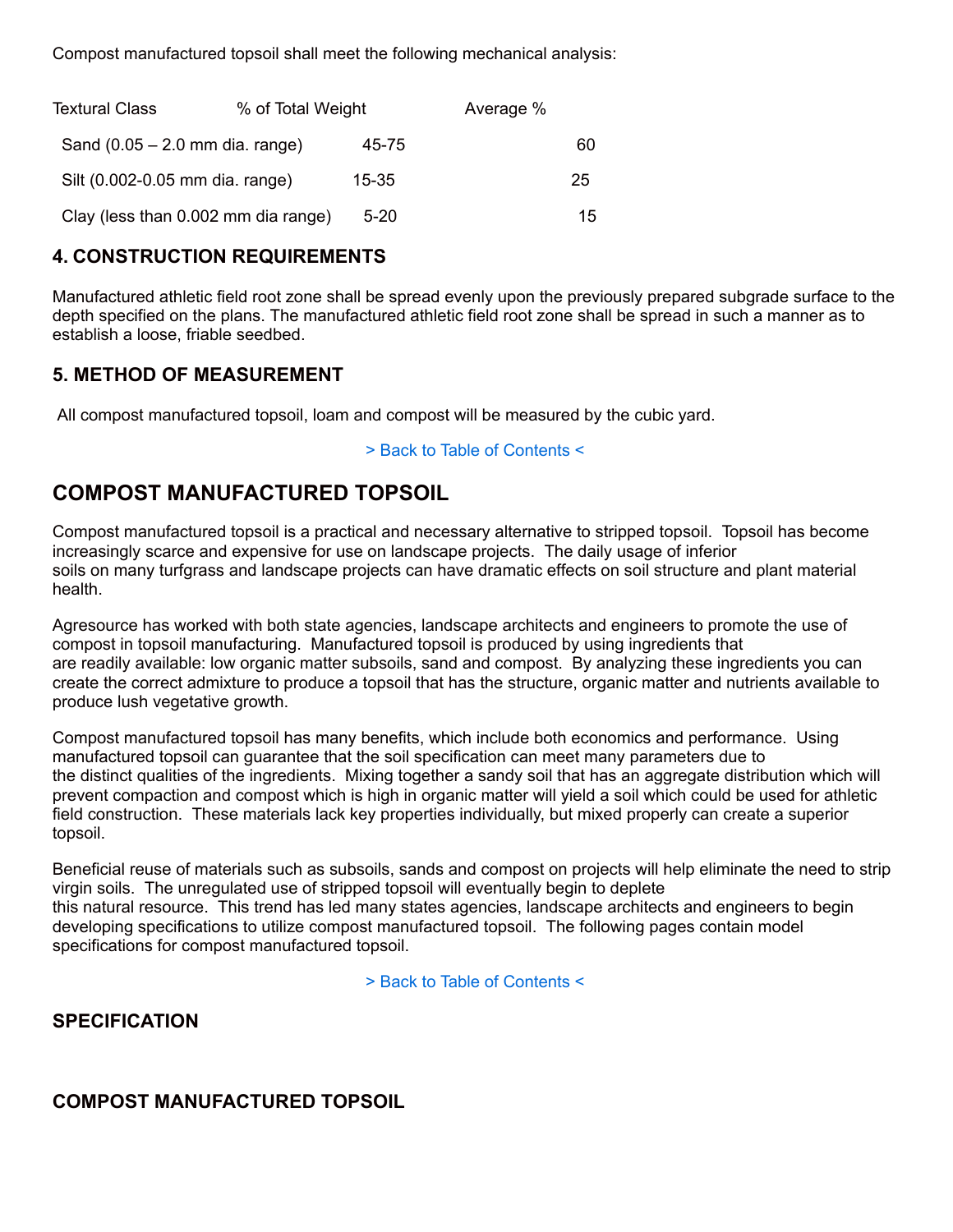# **1. DESCRIPTION**

This work shall consist of preparing topsoil manufactured from compost and other soil constituents for use in turf or planting areas. This material can be either pre-blended and brought on-site or the compost can be blended with soils stockpiled at the construction site.

# **2. MATERIALS**

**2.1** *Compost*– Compost shall be derived from organic wastes including sawdust, clean ground wood, leaf and yard residues, and biosolids that meet all State Environmental Agency requirements. The product shall be well composted, free of viable weed seeds and contain material of a generally humus nature capable of sustaining growth of vegetation, with no materials toxic to plant growth.

Compost shall have the following properties:

| Parameters             | Range                  |
|------------------------|------------------------|
| рH                     | $5.5 - 8.0$            |
| Moisture Content       | $35\% - 55\%$          |
| Soluble Salts          | $<$ 4.0 mmhos (dS)     |
| C:N Ratio              | $15 - 30:1$            |
| Particle Size          | $<\frac{3}{4}$ "       |
| Organic Matter Content | > 20%                  |
| <b>Bulk Density</b>    | < 1200 lbs./cubic yard |
| Foreign Matter         | < 1% (dry weight)      |

Compost generator shall also provide minimum available nitrogen and other macro and micro nutrients to determine fertilizer requirements. Generator shall supply documentation showing state approval for intended use.

**Product Information –**All parameters listed above can be met by **AGRESOIL COMPOST**® as distributed by: Agresource, 100 Main Street, Amesbury, MA 01913 Telephone 800-313-3320.

**2.2** *Soil Component* – Soil shall consist of loose, friable soil, free of ice, snow and rubbish with no admixture of refuse or material toxic to plant growth. Soil shall be reasonably free of stones, lumps, roots and weeds or similar objects larger than two inches in diameter.

A. Soil shall meet additional parameters:

| <b>Parameters</b>       | Range              |  |  |
|-------------------------|--------------------|--|--|
| рH                      | $5.5 - 7.5$        |  |  |
| <b>Moisture Content</b> | $25\% - 55\%$      |  |  |
| <b>Soluble Salts</b>    | $2.5$ mmhos $(dS)$ |  |  |
| Stone and Debris        | $<$ 5% (by weight) |  |  |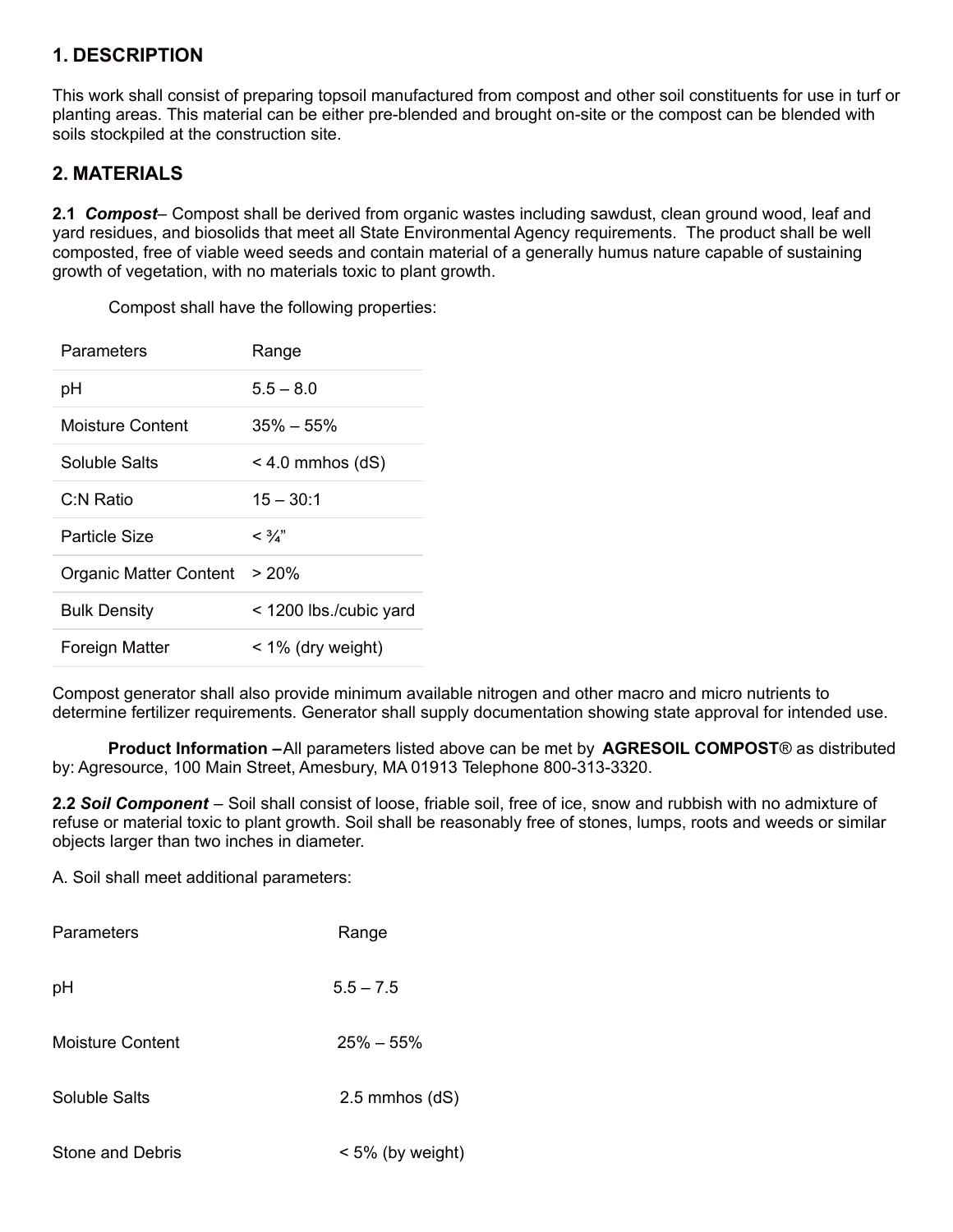Foreign Matter  $\leq 0.05\%$  (by weight)

B. Particle Size

• 100% by volume must pass a 2 inch screen.

• 95% by volume must pass a 3/4 inch screen.

Not more than 60% of the soil by weight shall be less than .05 mm (very fine sand) of which no more than 25% by weight shall consist of particles less than .002 mm (clay).

# **3. COMPOST MANUFACTURED TOPSOIL**

Compost manufactured topsoil shall consist of soil as described in Section 2.2 amended with compost as described in Section 2.1. Compost manufactured topsoil shall be free of refuse, stones, lumps, roots and weeds or similar objects larger than two inches in diameter. Compost manufactured topsoil will be uniformly mixed to meet the final requirements listed below:

| A. Parameters                                                     | Range                                         |
|-------------------------------------------------------------------|-----------------------------------------------|
| pH                                                                | $5.5 - 8.0$                                   |
| Moisture Content<br><b>Soluble Salts</b><br><b>Organic Matter</b> | $30\% - 55\%$<br>$2.0$ mmhos $(dS)$<br>$>5\%$ |
| <b>Foreign Matter</b>                                             | $< 0.5\%$ (by weight)                         |

- **B.** Particle Size
- 100% (by volume) must pass through a 2 inch screen.
- 95% (by volume) must pass through a 3/4 inch screen.

Compost manufactured topsoil shall meet the following mechanical analysis:

| <b>Textural Class</b>               | % of Total Weight |           | Average % |    |
|-------------------------------------|-------------------|-----------|-----------|----|
| Sand $(0.05 - 2.0$ mm dia. range)   |                   | 45-75     |           | 60 |
| Silt (0.002-0.05 mm dia. range)     |                   | $15 - 35$ |           | 25 |
| Clay (less than 0.002 mm dia range) |                   | $5 - 20$  |           | 15 |

# **4. CONSTRUCTION REQUIREMENTS**

#### **4.1** *Turf*

Compost manufactured topsoil shall be spread evenly upon the previously prepared subgrade surface to the depth specified on the plans. The compost manufactured topsoil shall be spread in such a manner as to establish a loose, friable seed bed. Measures should be taken on steep grades to slow run-off.

#### **4.2** *Plantings*

Compost manufactured topsoil shall be spread evenly upon the prepared subgrade surface to the depth specified in plans for all planting beds.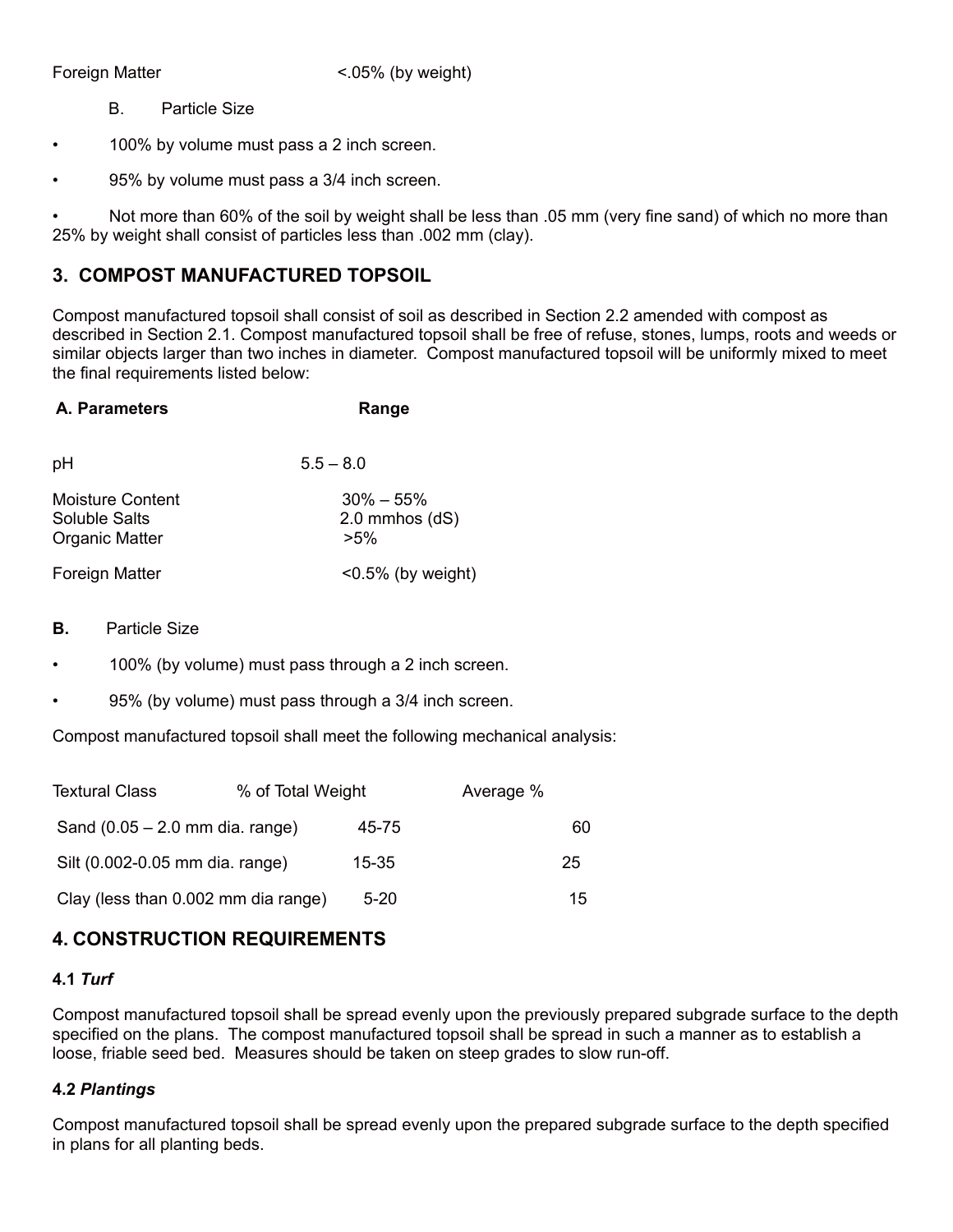For all woody plant material, compost manufactured topsoil shall be placed around rootball to even the base of the plants main leader with the soil grade. All compost manufactured topsoil shall be firmly dressed into place to prevent settling and provide support.

Compost manufactured topsoil used for planting beds of herbaceous plants needs to be spread and remain loose and friable for installation of plant material.

#### **5. METHOD OF MEASUREMENT**

All compost manufactured topsoil, loam and compost will be measured by the cubic yard.

> Back to Table of Contents <

# **SPECIFICATION**

# **TURF ESTABLISHMENT WITH COMPOST**

#### **DESCRIPTION**

The work shall consist of incorporating compost into the soil profile to improve soil quality and plant growth. This specification applies to all types of turf establishment methods including seeding, sodding and hydroseeding.

### **MATERIALS**

Compost shall be derived from organic wastes including sawdust, clean ground wood, leaf and yard residues, and biosolids that meet all State Environmental Agency requirements. The product shall be well composted, free of viable weed seeds and contain material of a generally humus nature capable of sustaining growth of vegetation, with no materials toxic to plant growth.

Compost shall have the following properties:

|                       | Parameters   |                    | Range       |
|-----------------------|--------------|--------------------|-------------|
| pH                    |              | $5.5 - 8.0$        |             |
| Moisture content      |              | $35\% - 55\%$      |             |
|                       | $C: N$ ratio |                    | $15 - 30:1$ |
| Organic Matter        |              | >40%               |             |
| <b>Particle Size</b>  |              | $<$ 3/4 inch       |             |
| Soluble Salts         |              | $<$ 4.0 mmhos (dS) |             |
| <b>Bulk Density</b>   |              | $<$ 1200 lbs/cuyd  |             |
| <b>Foreign Matter</b> |              | < 1% by weight     |             |

The use of compost will reduce fertilizer requirements. The compost generator shall supply the specifier a nutrient analysis to determine these requirements. Generator shall supply documentation showing state approval for intended use.

### **PRODUCT INFORMATION**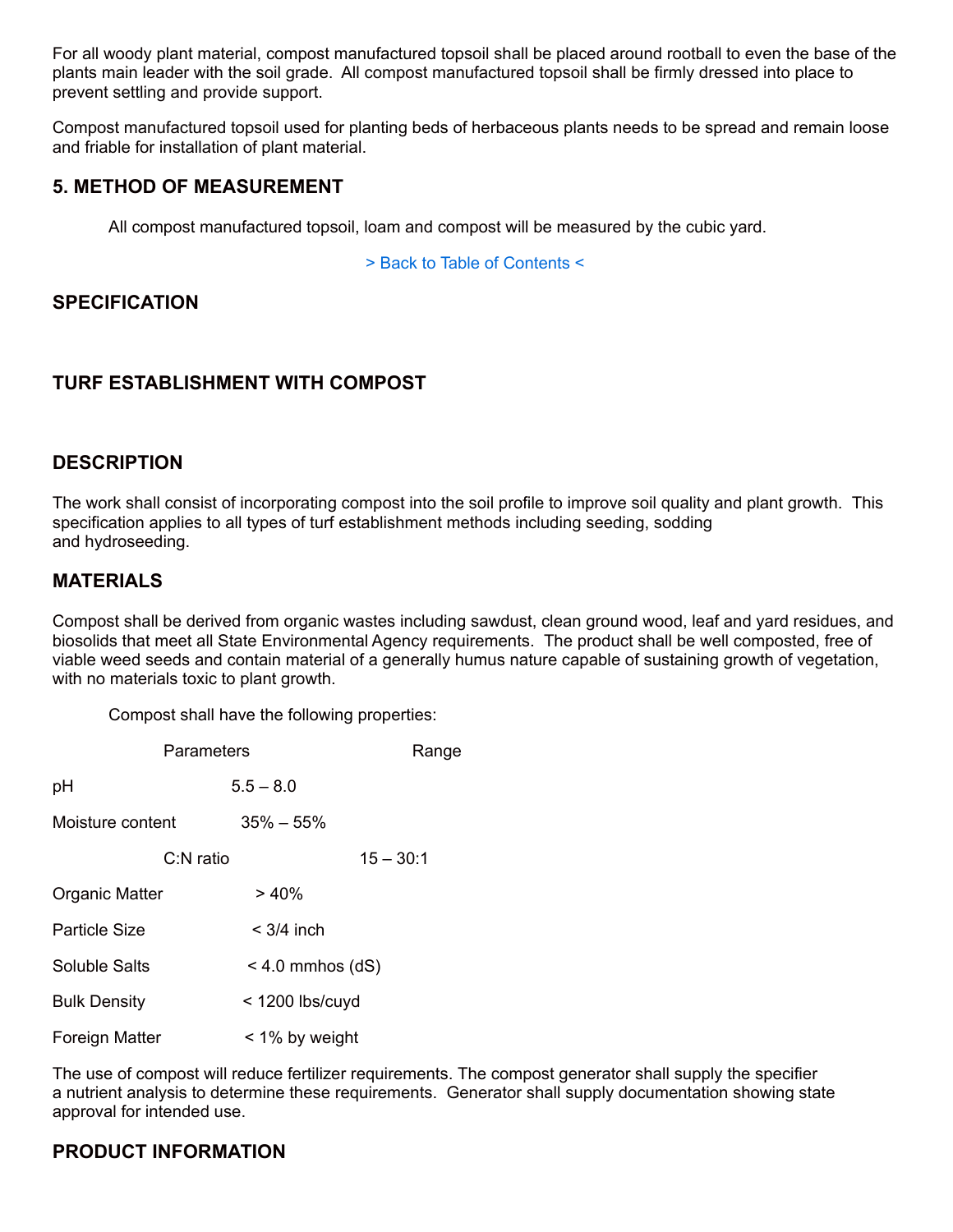This specification covers the properties of **AGRESOIL COMPOST**® as distributed by: Agresource, 100 Main Street, Amesbury, MA 01913, telephone 800-313-3320.

### **CONSTRUCTION REQUIREMENTS**

Incorporate uniformly one to three inches of compost within the top four to six inches of the soil profile (three to twelve cubic yards per 1000 square feet). Use a higher rate for upgrading marginal soils. Water thoroughly after seeding or sodding.

*Newly seeded areas can be topdressed with a fine compost (<3/8 inch), then water.*

#### **METHOD OF MEASUREMENT**

Compost will be measured by the cubic yard.

> Back to Table of Contents <

#### **SPECIFICATION**

#### **COMPOST AS LANDSCAPE BACKFILL MIX COMPONENT**

#### **DESCRIPTION**

This work shall consist of excavating a planting hole and blending compost with the excavated soil to improve soil quality and plant growth. This specification applies to all types of containerized, balled, and burlapped plant material.

#### **MATERIALS**

Compost shall be derived from organic wastes including sawdust, clean ground wood, leaf and yard residues, and biosolids that meet all State Environmental Agency requirements. The product shall be well composted, free of viable weed seeds and contain material of a generally humus nature capable of sustaining growth of vegetation, with no materials toxic to plant growth.

Compost shall have the following properties:

| Parameters           | Range              |
|----------------------|--------------------|
| рH                   | $5.5 - 8.0$        |
| Moisture content     | $35\% - 55\%$      |
| $C: N$ ratio         | $15 - 30:1$        |
| Organic Matter       | > 40%              |
| <b>Particle Size</b> | $<$ 1 inch         |
| Soluble Salts        | $<$ 4.0 mmhos (dS) |
| <b>Bulk Density</b>  | $<$ 1000 lbs/cuyd  |
| Foreign Matter       | < 1% by weight     |

The use of compost will reduce fertilizer requirements. The compost generator shall supply the specifier a nutrient analysis to determine these requirements. Backfill mix for ericaceous plants shall have a pH less than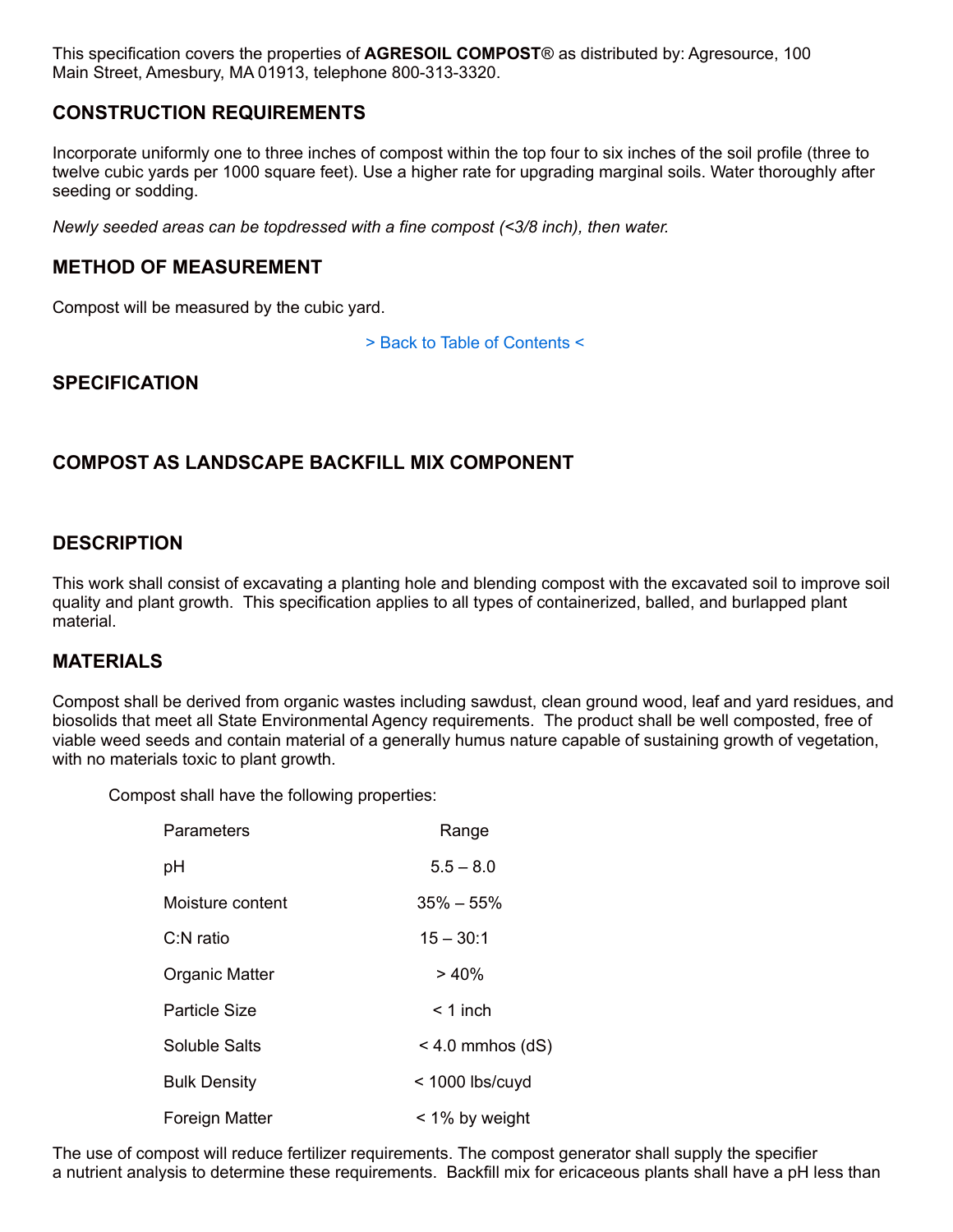# **PRODUCT INFORMATION**

This specification covers the properties of **AGRESOIL COMPOST**® as distributed by: Agresource, 100 Main Street, Amesbury, MA 01913, telephone 800-313-3320.

# **CONSTRUCTION REQUIREMENTS**

Uniformly mix compost with the excavated soil of the planting hole at a 1:2 ratio. Backfill and firm the soil blend around the rootball within the planting hole. Water thoroughly after planting.

## **METHOD OF MEASUREMENT**

Compost will be measured by the cubic yard.

> Back to Table of Contents <

# **SPECIFICATION**

# **COMPOST AS A LANDSCAPE MULCH**

### **DESCRIPTION**

This work shall consist of applying compost to the soil surface immediately after planting to inhibit weed growth, conserve soil moisture and reduce erosion.

### **MATERIALS**

Compost shall be derived from organic wastes including sawdust, clean ground wood, leaf and yard residues, and biosolids that meet all State Environmental Agency requirements. The product shall be well composted, free of viable weed seeds and contain material of a generally humus nature capable of sustaining growth of vegetation, with no materials toxic to plant growth.

| Parameters       | Range              |
|------------------|--------------------|
| pH               | $5.5 - 8.0$        |
| Moisture content | $35\% - 55\%$      |
| C:N ratio        | $15 - 30:1$        |
| Particle Size    | $<$ 3 inches       |
| Soluble Salts    | $<$ 4.0 mmhos (dS) |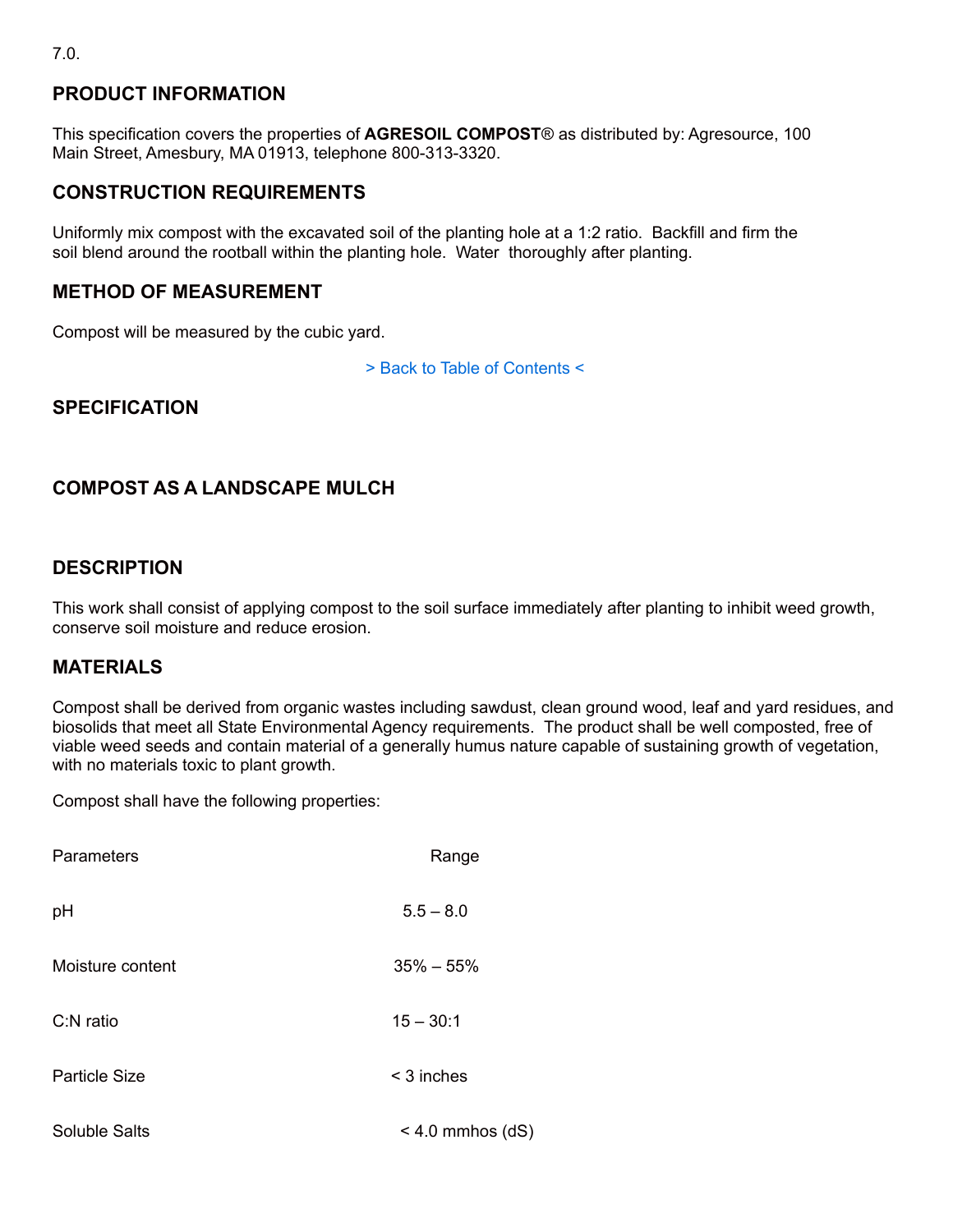Foreign Matter  $\leq 1\%$  by weight

Compost generator shall supply documentation showing state approval for intended use.

When using compost for mulching, specific products may be more physically and visually preferable for any given mulching bed area. Since aesthetic preferences vary, it is recommended that a sample of compost be sent to the specifier prior to field use.

# **PRODUCT INFORMATION**

This specification covers the properties of **AGRESOIL COMPOST**® as distributed by: Agresource, 100 Main Street, Amesbury, MA 01913, telephone 800-313-3320.

# **CONSTRUCTION REQUIREMENTS**

Compost shall be uniformly applied to an average depth of 2-3 inches immediately after planting. Water thoroughly after application to stabilize the entire mulch layer. All foreign matter and debris larger than 2 inches shall be removed from the surface of the mulched area.

#### **METHOD OF MEASUREMENT**

Compost will be measured by the cubic yard.

> Back to Table of Contents <

# **SPECIFICATION**

# **ESTABLISHMENT OF PLANTING BEDS WITH COMPOST**

### **DESCRIPTION**

This work shall consist of incorporating compost into the soil profile to improve soil quality and plant growth. This specification applies to all types of plantings, including vines, ground covers and flowering plant material.

#### **MATERIALS**

Compost shall be derived from organic wastes such as food and agricultural residues, animal manures, leaf and yard waste, and biosolids that meet all State Environmental Agency requirements. The product shall be well composted, free of viable weed seeds and contain material of a generally humus nature capable of sustaining growth of vegetation, with no materials toxic to plant growth.

| <b>Parameters</b> | Range         |
|-------------------|---------------|
| pH                | $5.5 - 8.0$   |
| Moisture content  | $35\% - 55\%$ |
| C:N ratio         | $15 - 30:1$   |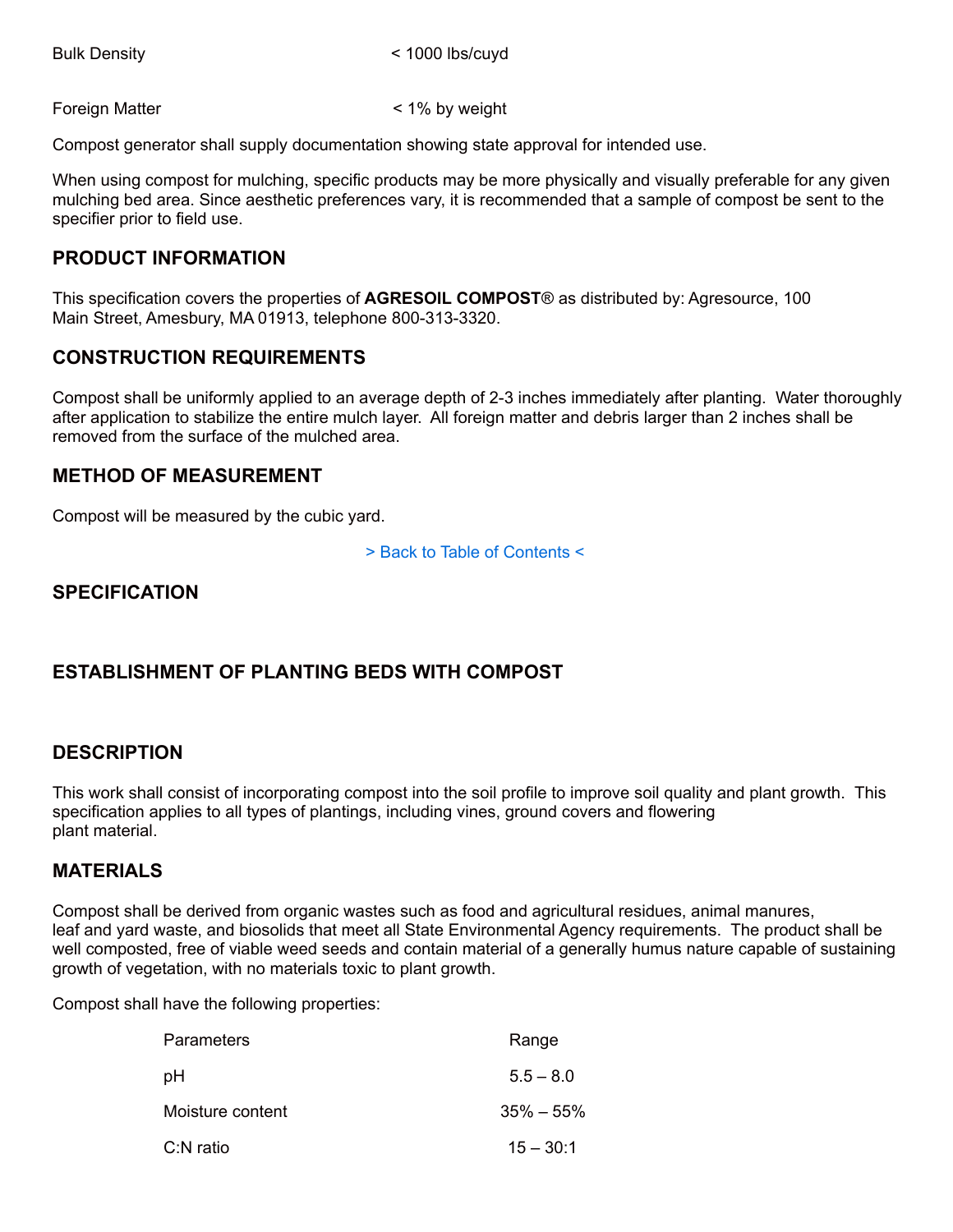| Organic Matter       | > 40%              |
|----------------------|--------------------|
| Particle Size        | $<$ 1 inch         |
| <b>Soluble Salts</b> | $<$ 3.0 mmhos (dS) |
| <b>Bulk Density</b>  | $<$ 1000 lbs/cu yd |
| Foreign Matter       | $<$ 1% by weight   |

Compost generator shall supply documentation showing state approval for intended use.

The use of compost will reduce fertilizer requirements. The compost generator shall supply the specifier a nutrient analysis to determine these requirements. Planting bed compost and soil mix for ericaceous plants shall have a pH less than 7.0.

# **PRODUCT INFORMATION**

This specification covers the properties of **AGRESOIL COMPOST**® as distributed by: Agresource, 100 Main Street, Amesbury, MA 01913, telephone 800-313-3320.

# **CONSTRUCTION REQUIREMENTS**

Compost shall be applied over planting bed area at an average rate of 2 – 3 inches and uniformly incorporated within  $6 - 8$  inches of the soil profile. Use a higher rate for upgrading marginal soils.

# **METHOD OF MEASUREMENT**

Compost will be measured by the cubic yard.

> Back to Table of Contents <

# **SPECIFICATION**

# **COMPOST AS A SOIL MULCH FOR EROSION CONTROL**

### **DESCRIPTION**

This work shall consist of applying compost to a sloped soil surface to reduce erosion for long term stabilization.

#### **MATERIALS**

Compost shall be derived from organic wastes such as food and agricultural residues, animal manures, leaf and yard waste, and biosolidsthat meet all State Environmental Agency requirements. The product shall be well composted, free of viable weed seeds and contain material of a generally humus nature capable of sustaining growth of vegetation, with no materials toxic to plant growth.

| Parameters                     | Range       |
|--------------------------------|-------------|
| pН                             | $5.5 - 8.0$ |
| Moisture Content $35\% - 55\%$ |             |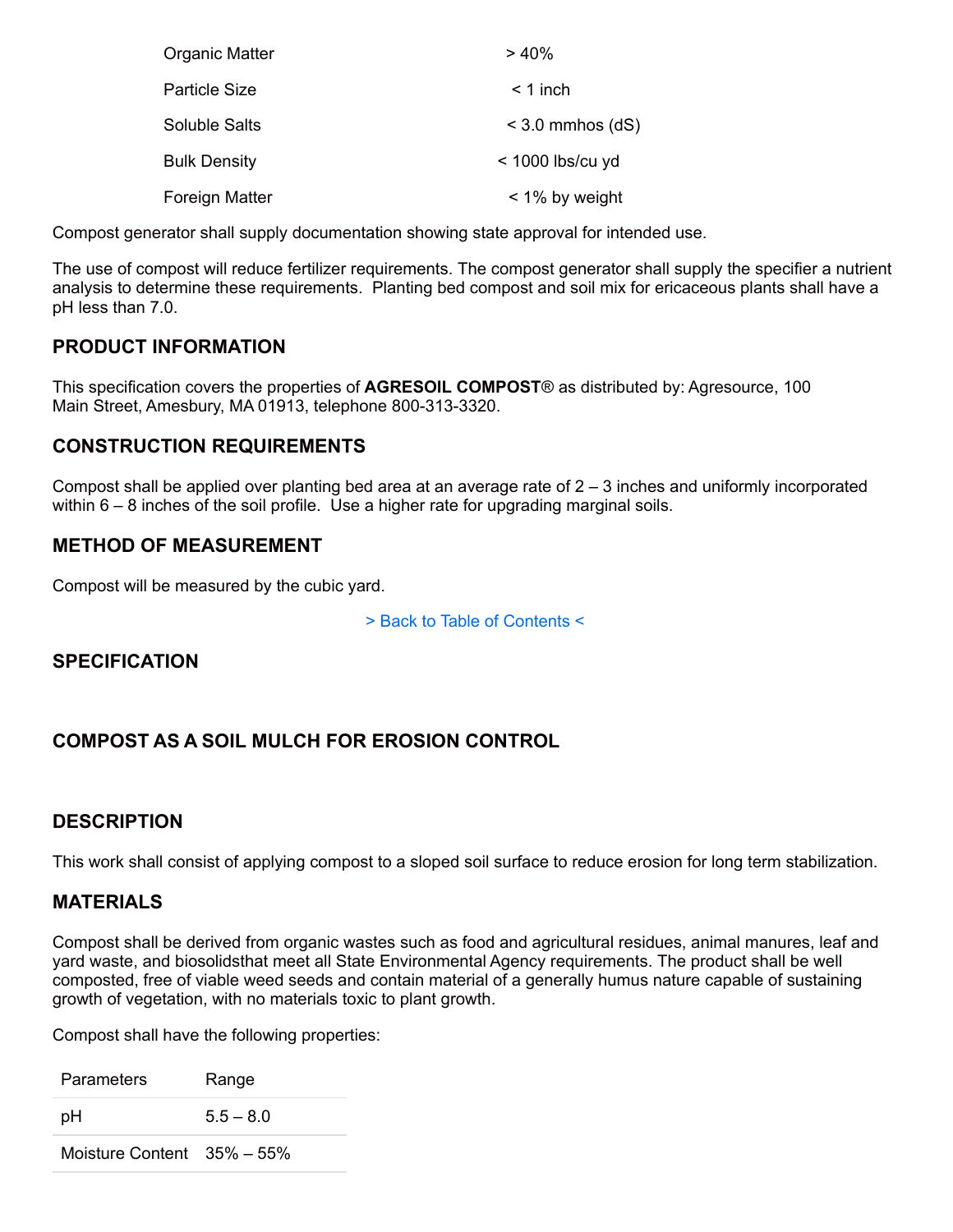C:N Ratio 15:1 – 30:1

Soluble Salts < 4.0 mmhos (dS)

Compost shall contain a range of particle sizes that produce a stable mat. Very coarse (>3 inches) composts should be avoided if the slope is to be landscaped or seeded.

Compost generator shall supply documentation showing state approval for intended use.

### **PRODUCT INFORMATION**

This specification covers the properties of AGRESOIL COMPOST® as distributed by: Agresource, 100 Main Street, Amesbury, MA 01913, telephone 800-313-3320.

#### **CONSTRUCTION REQUIREMENTS**

Compact (track) the existing slope then uniformly apply compost to a minimum depth of 3 inches to slopes of up to 1:2. Compact (track) the compost layer. On highly unstable soils, use compost with additional structural materials. Follow by seeding or planting if desired.

#### **METHOD OF MEASUREMENT**

Compost will be measured by the cubic yard.

> Back to Table of Contents <

# **SPECIFICATION**

#### **BIORETENTION SOIL**

#### **DESCRIPTION**

Bioretention Soil shall consist of loose, friable soil, free of ice, snow and rubbish with no admixture of refuse or material toxic to plant growth. Soil shall be reasonably free of stones, lumps, roots and weeds or similar objects larger than two inches in diameter. Bioretention soil mixture shall be mixed 50% sand and 50% compost by volume.

The final Bioretention Soil mixture shall meet the following parameters:

| Parameters       | Range                                            |
|------------------|--------------------------------------------------|
| рH               | $55 - 75$                                        |
| Moisture Content | $25\% - 55\%$                                    |
|                  | Organic Matter Content $4-7%$ (dry weight basis) |
| Stone and Debris | $< 5\%$ (by weight)                              |
| Soluble Salts    | 2.5 mmhos (dS)                                   |
| Foreign Matter   | $< 05\%$ (by weight)                             |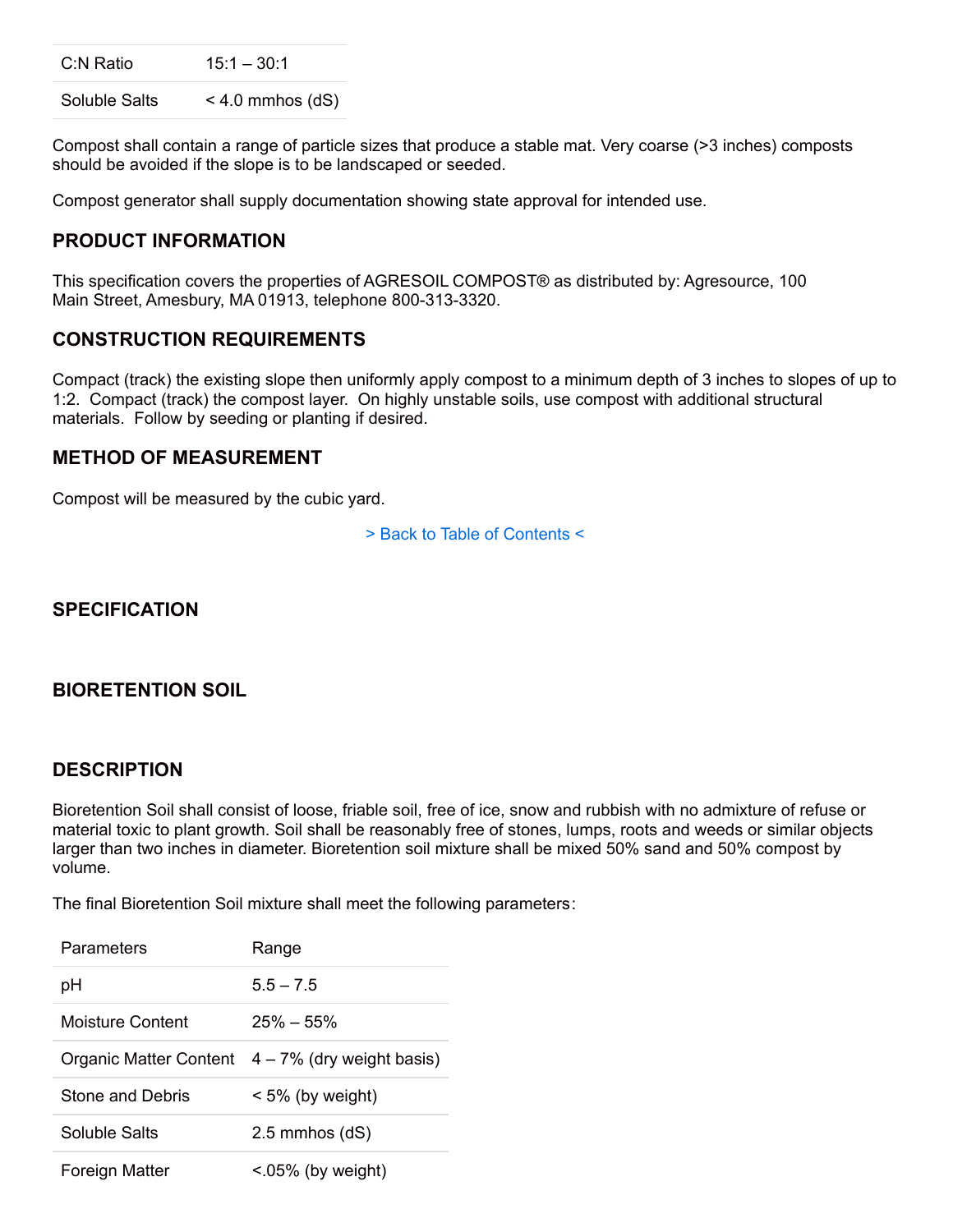The bioretention soil mixture shall be a uniform mix, free of stones, stumps, roots or other similar objects larger than 2-in excluding mulch. No other materials or substances shall be mixed or dumped within the bioretention area that may be harmful to plant growth, or prove a hindrance to the planting or maintenance operations. The bioretention soil mixture shall be free of Knotweed, Phragmites, Purple Loosestrife, Bermuda grass, Quackgrass, Johnson grass, Mugwort, Nutsedge, Poison Ivy, Canadian Thistle, Teathumb, or other noxious weeds.

The bioretention soil mixture shall be tested and meet the following criteria:

| <b>Textural Class</b>                    | % of Total Weight |
|------------------------------------------|-------------------|
| Gravel (greater than 2 mm)               | < 15%             |
| Sand $(0.05 - 2.0$ mm diameter range)    | > 85%             |
| Silt (0.002-0.05 mm diameter range)      | $< 10\%$          |
| Clay (less than 0.002 mm diameter range) | $< 5\%$           |

**Processed Sand –** The sand shall meet the following criteria:

Sand shall be tested for particle size distribution (USGA) very coarse to very fine categories. Evenly graded sand with equal percentage of coarse, medium, and fine particle size should be avoided.

There shall be no more than 15% combined silt and clay.

There shall be no more than 30% fine sand.

There shall be no more that 10% very fine sand.

### **Bioretention Soil Mixture Ratios and Performance Testing**

Upon approval of the processed sand and compost components, the owners testing agents shall blend the components to determine the correct ratio of sand and compost to create the bioretention soil mix. This ratio of sand and compost will be based on laboratory testing and performance guidelines established by these specifications.

The bioretention mix developed by the owners testing agent will establish the required mix ratio and specifications for approval or rejections of all quality control submittals during construction. The construction contractor shall bear the cost of all testing.

### **Testing Methods**

ASTM F1632-B Standard Test Method for Particle-Size Distribution (Gradation) of Soils Using Sieve Analysis shall be used for measurement of particle size distribution and the coefficient of uniformity.

Performance Testing: ASTM F1815 Standard Test Method for Saturated Hydraulic Conductivity shall be used to determine infiltration rate.

Required Infiltration rate > 1.0 (inches per hour)

### **COMPOST**

Compost shall be derived from organic wastes such as leaf and yard waste residues and meet all State Environmental Agency requirements. The product shall be well composted, and contain material of a generally humus nature capable of sustaining growth of vegetation, with no materials toxic to plant growth.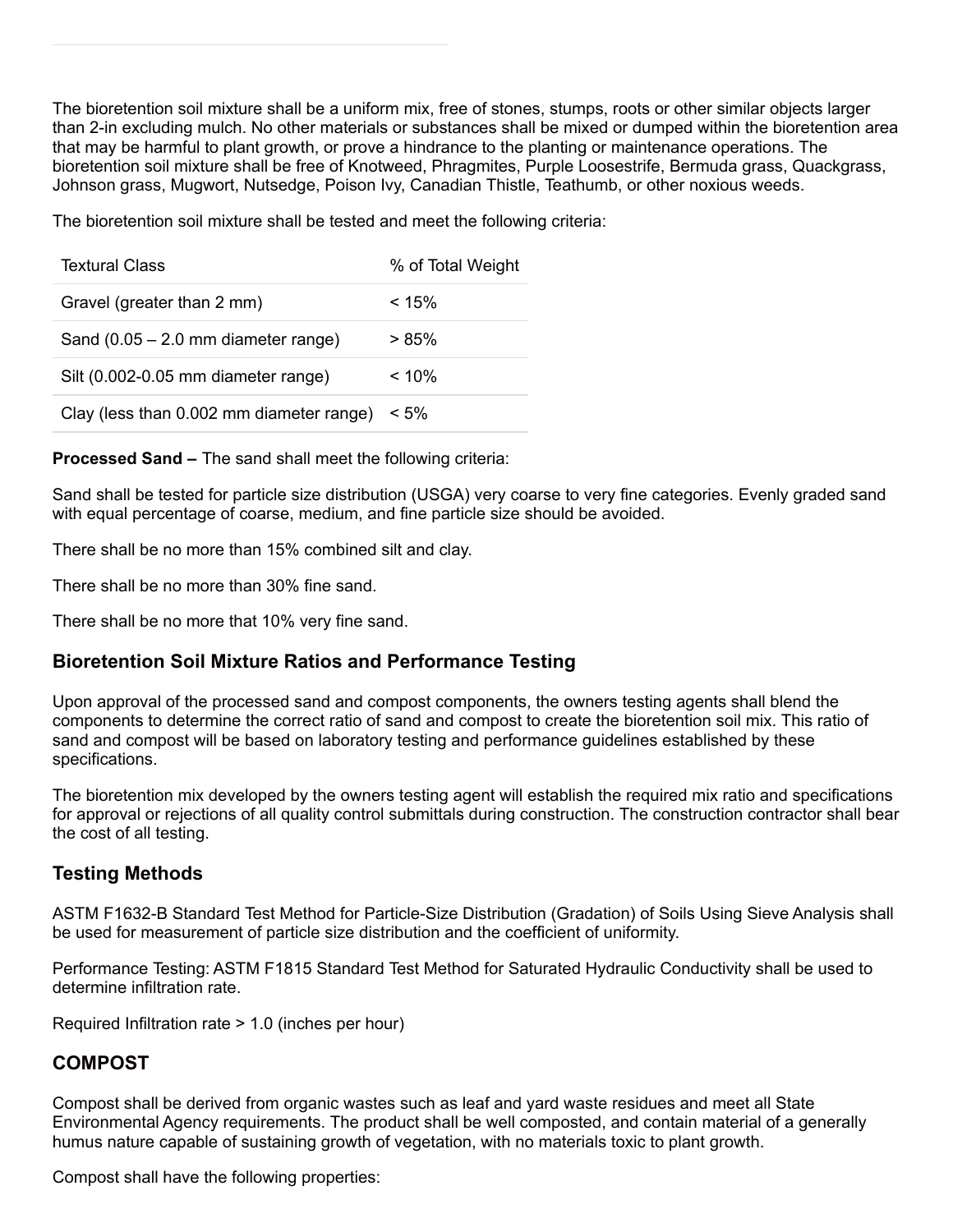#### > Back to Table of Contents <

| Parameters             | Range                  |
|------------------------|------------------------|
| ph                     | $5.5 - 8.0$            |
| Moisture Content       | $35\% - 55\%$          |
| Soluble Salts          | $4.0$ mmhos $(dS)$     |
| $C1N$ ratio            | $10 - 30:1$            |
| Particle Size          | $<$ 3/4"               |
| Organic Matter Content | >25%                   |
| <b>Bulk Density</b>    | < 1400 lbs./cubic yard |
| Foreign Matter         | $<$ 1% (dry weight)    |

Compost generator shall also provide minimum available nitrogen and other macro and micro nutrients to determine fertilizer requirements.

Product Information – All parameters listed above can be met by **Agresoil Compost** and **Agresoil Bioretention Soil** or equal as distributed by: Agresource, 100 Main Street, Amesbury, MA 01913, Telephone 800-313-3320.

### **SPECIFICATION**

## **RAIN GARDEN SOIL**

#### **DESCRIPTION**

Rain garden soil shall consist of loose, friable soil, free of ice, snow and rubbish with no admixture of refuse or material toxic to plant growth. Soil shall be reasonably free of stones, lumps, roots and weeds or similar objects larger than two inches in diameter. Rain garden soil mixture shall be a mixture of soil and compost to meet the following parameters.

The final Rain Garden Soil mixture shall meet the following parameters:

| Parameters       | Range                                            |
|------------------|--------------------------------------------------|
| рH               | $55 - 75$                                        |
| Moisture Content | $25\% - 55\%$                                    |
| C:N Ratio        | $15:1 - 30:1$                                    |
|                  | Organic Matter Content $4-7%$ (dry weight basis) |
| Soluble Salts    | $2.5$ mmhos $(dS)$ )                             |
| Stone and Debris | $< 5\%$ (by weight)                              |
| Foreign Matter   |                                                  |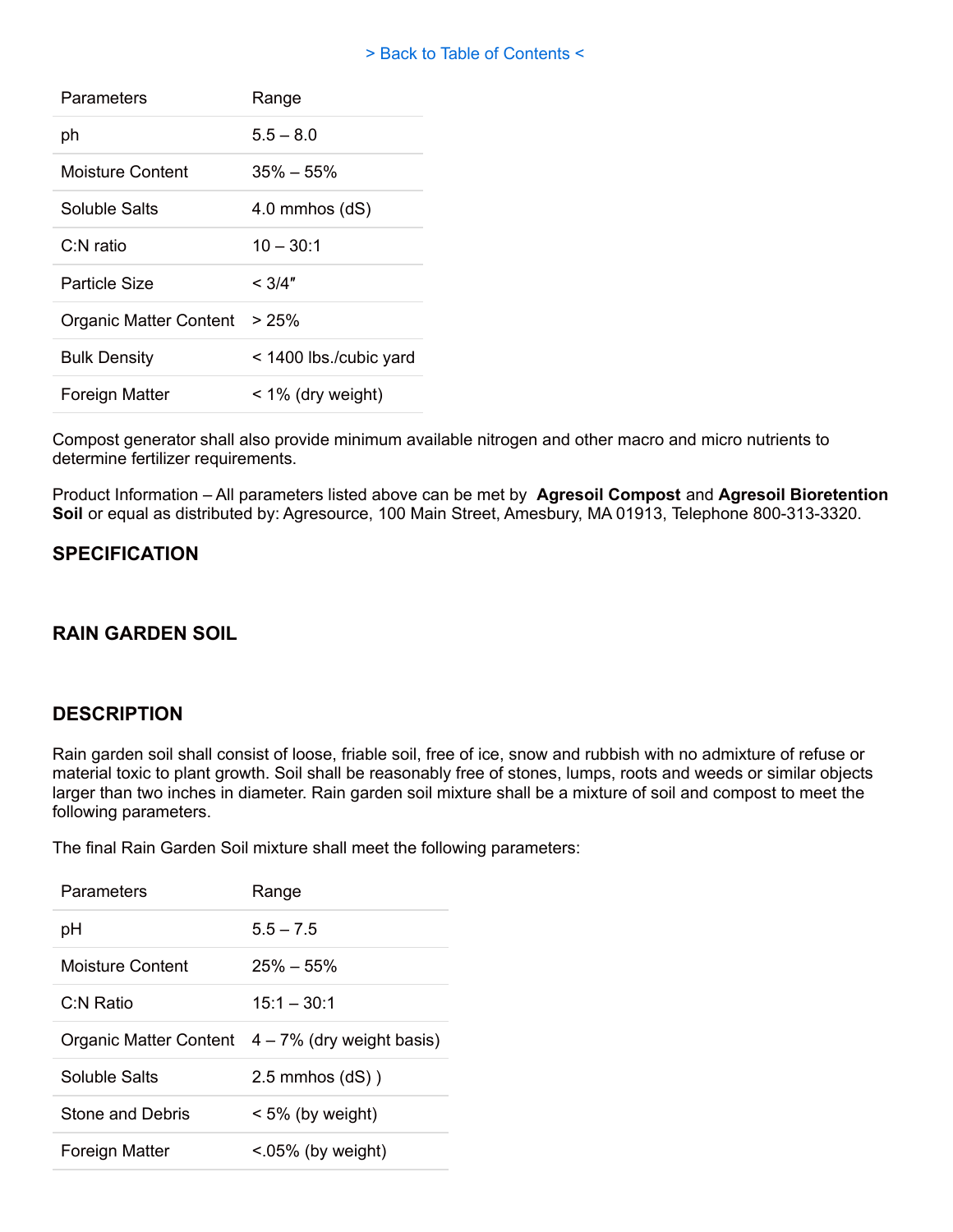The rain garden soil shall be a uniform mix, free of stones, stumps, roots or other similar objects larger than 2-in excluding mulch. No other materials or substances shall be mixed or dumped within the bioretention area that may be harmful to plant growth, or prove a hindrance to the planting or maintenance operations. The bioretention soil mixture shall be free of Knotweed, Phragmites, Purple Loosestrife, Bermuda grass, Quackgrass, Johnson grass, Mugwort, Nutsedge, Poison Ivy, Canadian Thistle, Teathumb, or other noxious weeds.

The rain garden soil mixture shall be tested and meet the following criteria:

| <b>Textural Class</b>                    | % of Total Weight |
|------------------------------------------|-------------------|
| Gravel (greater than 2 mm)               | < 15%             |
| Sand $(0.05 - 2.0$ mm diameter range)    | >70%              |
| C:N Ratio                                | $15:1 - 30:1$     |
| Silt (0.002-0.05 mm diameter range)      | < 20%             |
| Clay (less than 0.002 mm diameter range) | $< 10\%$          |

**Processed Sand** – The sand shall meet the following criteria:

Sand shall be tested for particle size distribution (USGA) very coarse to very fine categories. Evenly graded sand with equal percentage of coarse, medium, and fine particle size should be avoided.

There shall be no more than 30% combined silt and clay.

There shall be no more than 30% fine sand.

There shall be no more that 10% very fine sand.

# **Rain Garden Soil Ratios and Performance Testing**

Upon approval of the processed sand and compost components, the owners testing agents shall blend the components to determine the correct ratio of sand and compost to create the bioretention soil mix. This ratio of sand and compost will be based on laboratory testing and performance guidelines established by these specifications.

The bioretention mix developed by the owners testing agent will establish the required mix ratio and specifications for approval or rejections of all quality control submittals during construction. The construction contractor shall bear the cost of all testing.

### **Testing Methods**

ASTM F1632-B Standard Test Method for Particle-Size Distribution (Gradation) of Soils Using Sieve Analysis shall be used for measurement of particle size distribution and the coefficient of uniformity.

**Performance Testing:** ASTM F1815 Standard Test Method for Saturated Hydraulic Conductivity shall be used to determine infiltration rate.

Required Infiltration rate > 1.0 (inches per hour)

### **Compost**

Compost shall be derived from organic wastes such as leaf and yard waste residues and meet all State Environmental Agency requirements. The product shall be well composted, and contain material of a generally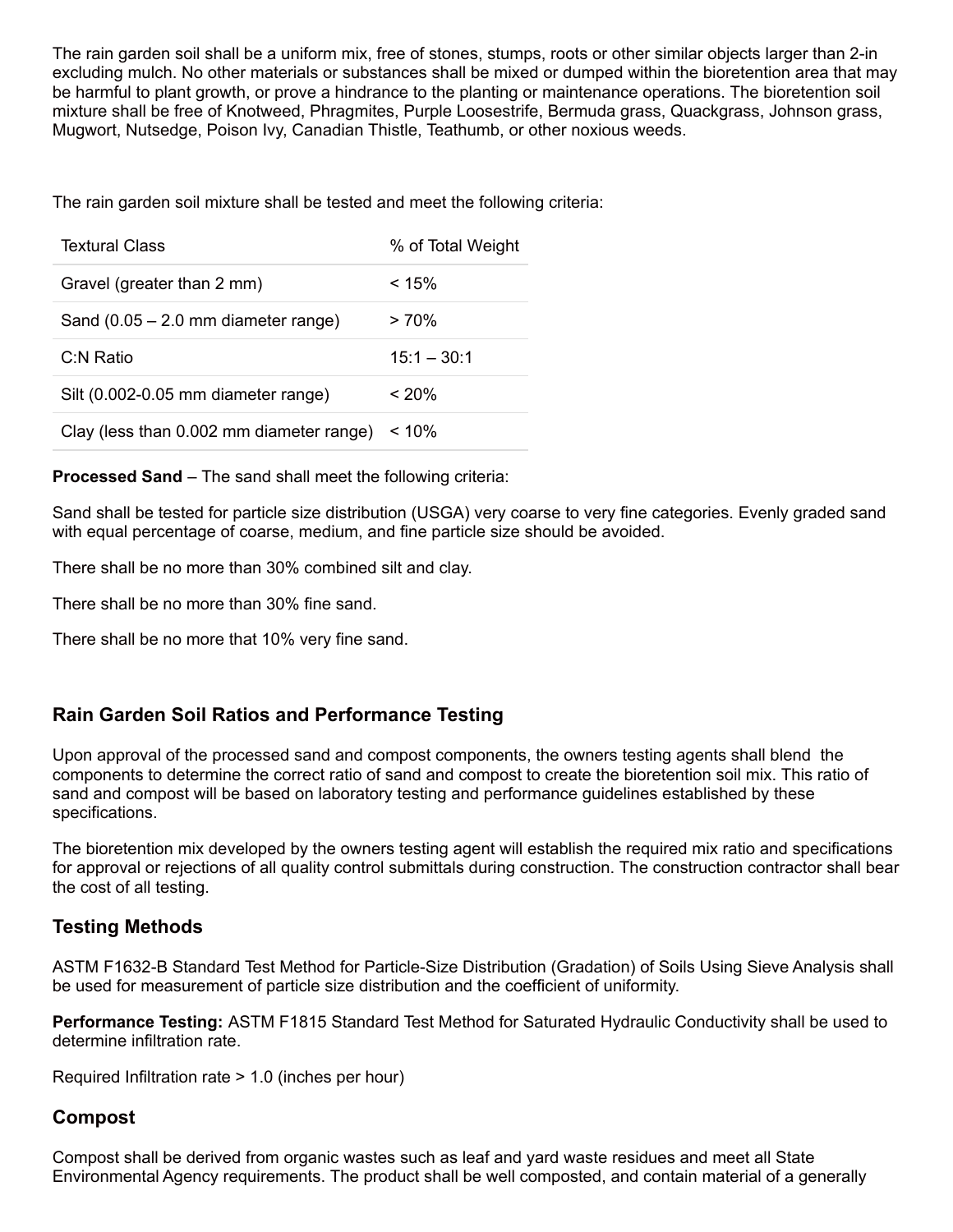humus nature capable of sustaining growth of vegetation, with no materials toxic to plant growth.

Compost shall have the following properties:

| Parameters                   | Range                  |
|------------------------------|------------------------|
| рH                           | $5.5 - 8.0$            |
| Moisture content             | $35\% - 55\%$          |
| C:N Ratio                    | $15:1 - 30:1$          |
| Soluble Salts                | $6.0$ mmhos $(dS)$     |
| C:N ratio                    | $10 - 30:1$            |
| Particle Size                | $<$ 3/4"               |
| Organic Matter Content > 25% |                        |
| <b>Bulk Density</b>          | < 1400 lbs./cubic yard |
| Foreign Matter               | $<$ 1% (dry weight)    |

Compost generator shall also provide minimum available nitrogen and other macro and micro nutrients to determine fertilizer requirements.

**Product Information** – All parameters listed above can be met by **Agresoil Compost** and **Agresoil Bioretention Soil** or equal as distributed by: Agresource, 100 Main Street, Amesbury, MA 01913, Telephone 800-313-3320.

> Back to Table of Contents <

### **SPECIFICATION**

### **MANUFACTURED WETLAND SOIL**

#### **DESCRIPTION**

This work shall consist of preparing wetland soil that is manufactured from compost and other soil constituents for use in establishing wetland vegetation.

#### **MATERIALS**

Soil – Soil shall consist of loose, friable soil, free of ice, snow and rubbish with no admixture of refuse or material toxic to plant growth. Soil shall be reasonably free of seeds and roots of exotic invasive species, stones, lumps and or similar objects larger than two inches in diameter. Manufactured wetland soil will be uniformly mixed to meet the final requirements listed below:

Soil shall meet additional parameters :

Parameters Range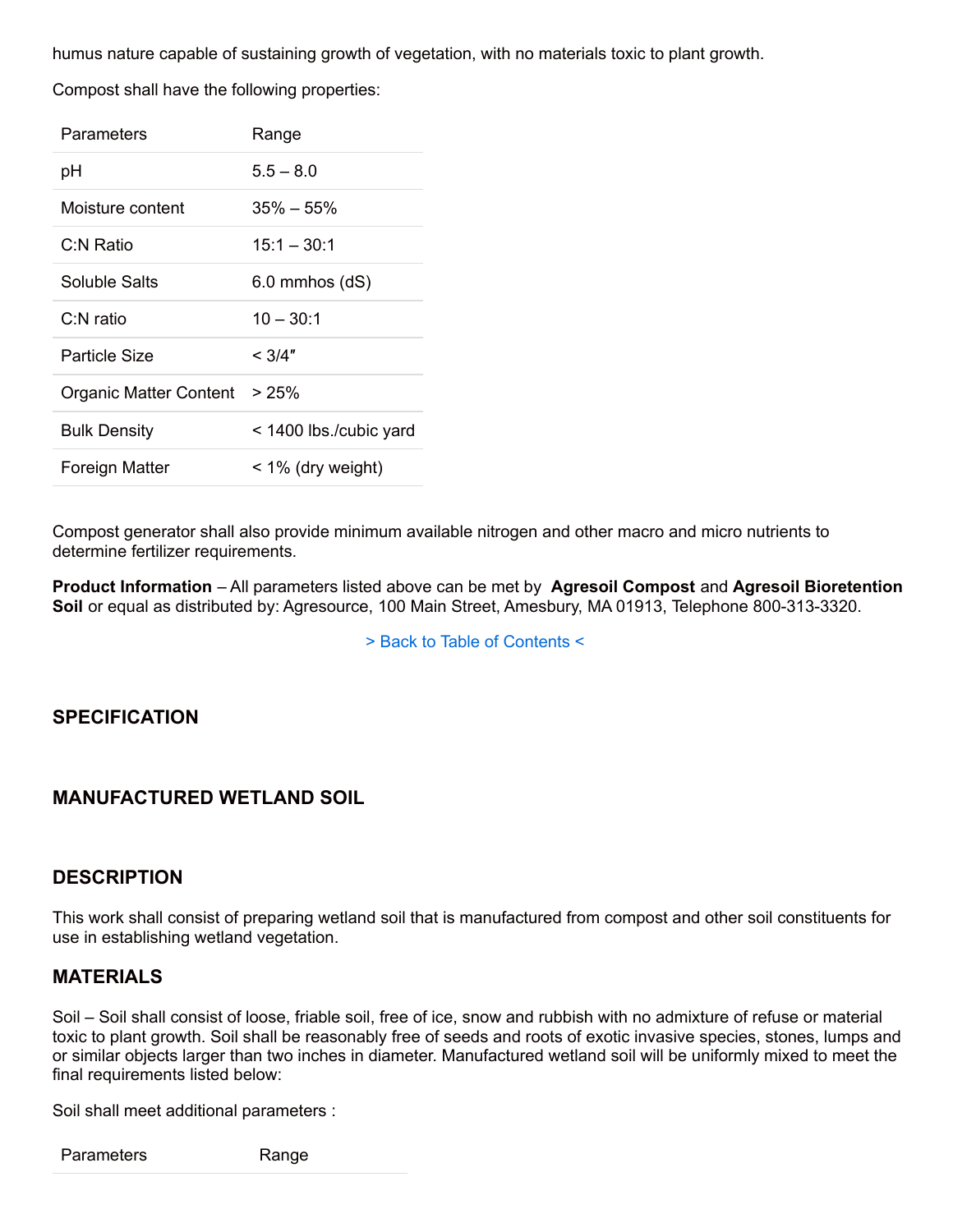| рH                            | $55 - 75$               |
|-------------------------------|-------------------------|
| Moisture Content              | $25\% - 55\%$           |
| Soluble Salts                 | $2.5$ mmhos $(dS)$      |
| <b>Organic Content</b>        | $>20\%$ (dry weight)    |
| <b>Organic Carbon Content</b> | $> 12\%$ (dry weight)   |
| <b>Stone and Debris</b>       | $< 5\%$ (by weight)     |
| Foreign Matter                | $\leq$ 0.5% (by weight) |

Particle Size:

• 100% by volume must pass a 1.5 inch screen.

• 85% by volume must pass a 3/4 inch screen.

**Compost** – Compost shall be leaf and yard waste compost. The product shall be well composted and contain material of a generally humus nature capable of sustaining growth of vegetation, with no materials toxic to plant growth.

Compost shall have the following properties:

| Parameters          | Range                  |
|---------------------|------------------------|
| рH                  | $6.5 - 7.5$            |
| Moisture Content_   | $35\% - 55\%$          |
| Soluble Salts       | $<$ 4.0 mmhos (dS)     |
| C:N Ratio           | < 25:1                 |
| Particle Size       | < 1.5"                 |
| Organic Content     | > 25% (dry weight)     |
| <b>Bulk Density</b> | < 1300 lbs./cubic yard |
| Foreign Matter      | $<$ 1% (dry weight)    |

Compost generator shall also provide minimum available nitrogen and other macro and micronutrients.

**Product Information** -All parameters listed above can be met by **AGRESOIL COMPOST** as distributed by: Agresource, 100 Main Street, Amesbury, MA 01913 Telephone 800-313-3320.

> Back to Table of Contents <

**SPECIFICATION**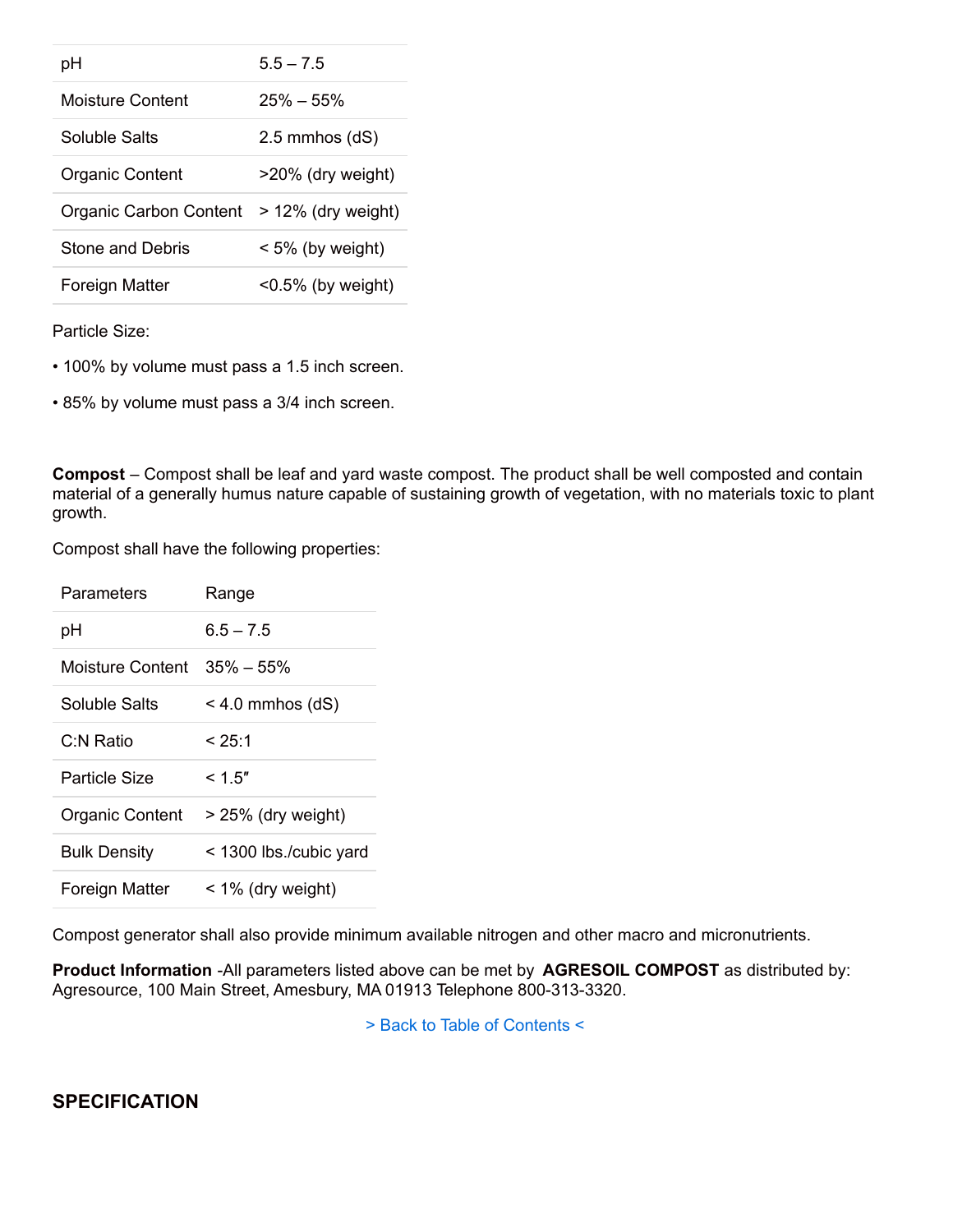# **LIGHT WEIGHT MEDIA – EXTENSIVE MIX**

#### **DESCRIPTION**

Growing media for a green roof system is designed to have saturated weight limits for a specific structure as well as sustain green roof plants. The extensive and intensive medias are mineral based medias with reduced organic content containing an aggregate that reduces the saturated weight without losing volume needed for specific species of plants. The light weight media extensive mix intended use is for the establishment of herbs, grasses, mosses, and plants such as succulents known for its tolerance for extreme conditions on roof tops. Growing depth of the media ranges from 2-4 inches and can be installed on roofs with little structural alterations. The mix shall consist of expanded shale, sand, and compost. For bidding purposes, the mix ratio will contain approximately 50- 85% expanded shale, 0-25% sand, and 15-20% compost by volume to meet the following physical properties.

#### **MATERIALS**

Light weight media extensive mix shall be uniformly mixed to meet the final requirements listed below:

Compost shall have the following properties:

| Parameters                                           | Range                |
|------------------------------------------------------|----------------------|
| рH                                                   | $6.0 - 8.0$          |
| <b>Moisture Content</b>                              | $30\% - 55\%$        |
| Soluble Salts                                        | $<$ 1.0 mmhos (dS)   |
| Organic Matter                                       | $< 5.0\%$            |
| Phosphorus                                           | $<$ 200 mg/L         |
| Potassium                                            | $<$ 700 mg/L         |
| Magnesium                                            | $< 200$ mg/L         |
| Nitrate + Ammonium                                   | $< 80$ mg/L          |
| Bulk Density (dry weight basis)                      | $< 70$ lbs/ft3       |
| Bulk Density (max. water-holding capacity)           | $<$ 95 lbs/ft3       |
| <b>Total Pore Volume</b>                             |                      |
| Maximum Water-Holding Capacity                       | $20 - 65%$           |
| Air-Filled Porosity (at max. water-holding capacity) | > 8                  |
| <b>Water Permeability</b>                            | $2.36 - 15.8$ in/min |

**Particle Size Distribution** – Media Components Expanded Shale Mix

Sieve Allowable Range

Mesh Percent Passing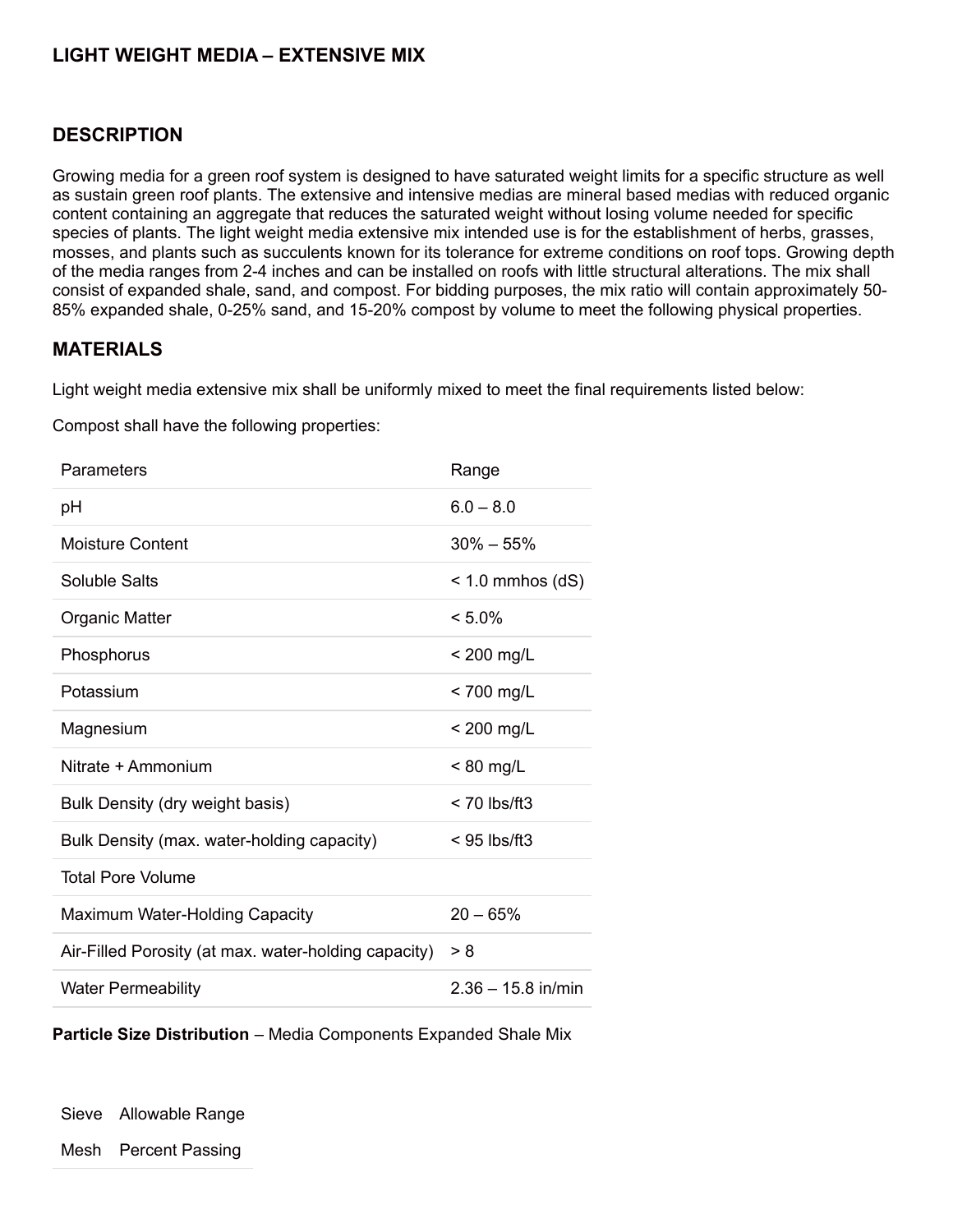| 1/2" | 98 – 100%    |
|------|--------------|
| 3/8″ | $75 - 100\%$ |
| #4   | $5 - 45%$    |
| #8   | $5 - 20%$    |
| #16  | 0 – 10%      |
| #30  | በ – 2 ጸ%     |
| #50  | በ – 2 2%     |
| #100 | በ – 1 9%     |
| #200 | በ – 1 3%     |
|      |              |

**Processed Sand** – The sand shall meet the following criteria:

| Constituent      | Sieve Mesh | Diameter of Sieve (mm) | Allowable Range Percent Retained |
|------------------|------------|------------------------|----------------------------------|
| Gravel           | 10         | 2.00                   | $0 - 5%$                         |
| Very Coarse Sand | 18         | 1.00                   | $0 - 20\%$ combined with gravel  |
| Coarse Sand      | 35         | 0.50                   | at least 60%                     |
| Medium Sand      | 60         | 0.25                   | in this range                    |
| Fine Sand        | 100        | 0.15                   | 20% maximum                      |
| Very Fine Sand   | 270        | 0.05                   | 10% maximum                      |
| Silt             |            | 0.002                  | 3% maximum                       |
| Clay             |            | < 0.002                | 3% maximum                       |
|                  |            |                        |                                  |

**Compost**– Compost shall be derived from organic wastes such as food and agricultural residues, animal manures, leaf and yard waste, and biosolids that meet all State Environmental Agency requirements. The product shall be well composted, free of viable weed seeds and contain material of a generally humus nature capable of sustaining growth of vegetation, with no materials toxic to plant growth.

| Parameters                 | Range        |
|----------------------------|--------------|
| рH                         | $55 - 80$    |
| Moisture Content 35% – 55% |              |
| C:N Ratio                  | $10 - 30:1$  |
| <b>Organic Matter</b>      | $< 35\%$     |
| <b>Particle Size</b>       | $<$ 3/4 inch |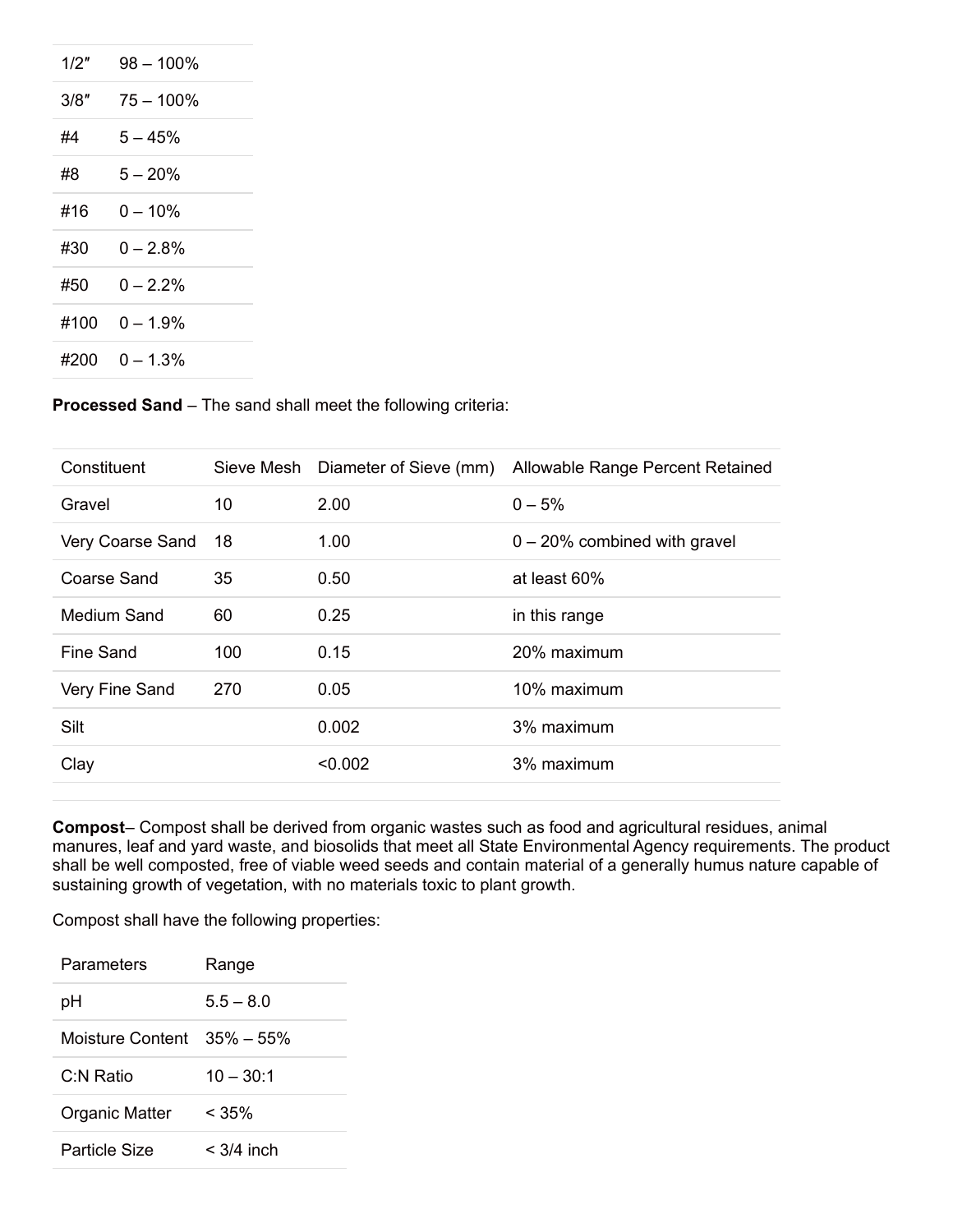| Soluble Salts       | $<$ 4.0 mmhos (dS) |
|---------------------|--------------------|
| <b>Bulk Density</b> | $<$ 1400 lbs/cuyd  |
| Foreign Matter      | < 1% by weight     |

**Particle Size Distribution** – The final media shall meet the following criteria:

|              | Diameter – mm % Sum of Particles |
|--------------|----------------------------------|
| $<$ 12.5     | $100 - 98$                       |
| $9.5 - 12.5$ | $98 - 93$                        |
| $6.3 - 9.5$  | $80 - 70$                        |
| $3.2 - 6.3$  | $45 - 25$                        |
| $2.0 - 3.2$  | $30 - 10$                        |
| $1.0 - 2.0$  | $20 - 5$                         |
| $.25 - 1.0$  | $10 - 2$                         |
| $.05 - .25$  | $5 - 0$                          |
| $.002 - .05$ | $3 - 0$                          |
| < 0.02       | $2 - 0$                          |

### **Lightweight Media Mixture Performance Testing**

Upon approval of the media components, the owners testing agents shall blend the components to determine the correct ratios to create the root zone mix. This ratio will be based on laboratory testing and performance guidelines established by these specifications.

The root zone mix developed by the owners testing agent will establish the required mix ratio and specifications for approval or rejection of all quality control submittals during construction. The construction contractor shall bear the cost of all testing.

> Back to Table of Contents <

### **SPECIFICATION**

# **LIGHT WEIGHT MEDIA – INTENSIVE MIX**

# **DESCRIPTION**

The light weight media intensive mix intended use is for the establishment of turfgrass, trees and shrubs, and perennials on roof tops where weight loads are critical. Larger plants require deeper growing media, from 8-inches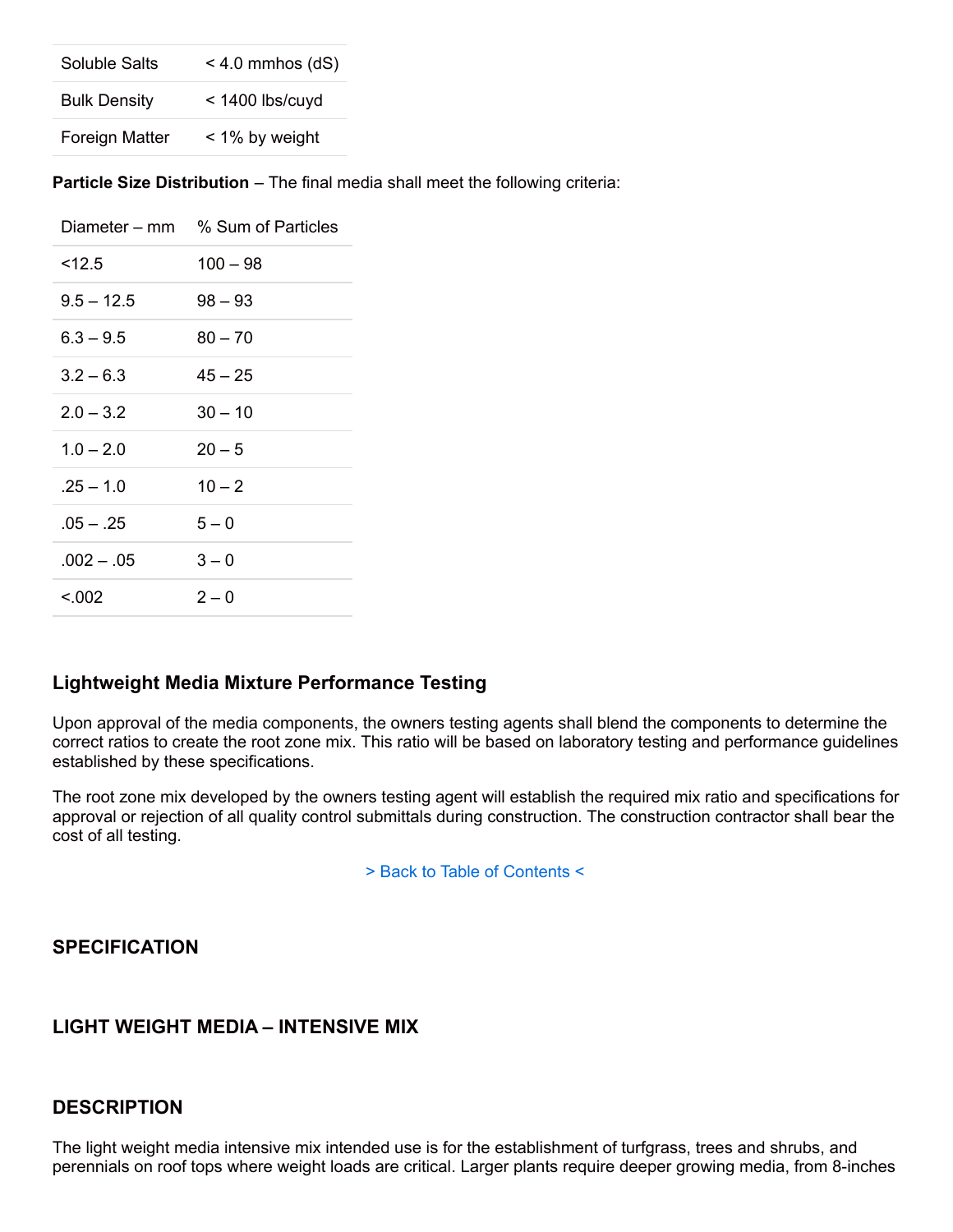or more to support larger plants and trees from possible high wind shear and extreme weather which are typical on roofs. The media is denser and can contain higher organic matter than an extensive mix; therefore an increased structural load capacity of the roof is needed. The mix shall consist of expanded shale, sand, and compost. For bidding purposes, the mix ratio will contain approximately 50-60% expanded shale, 15-30% sand, and 15-25% compost by volume to meet the following physical properties.

# **MATERIALS**

Light weight media extensive mix shall be uniformly mixed to meet the final requirements listed below:

| Parameters                                            | Range                 |
|-------------------------------------------------------|-----------------------|
| рH                                                    | $6.0 - 8.0$           |
| <b>Moisture Content</b>                               | $30\% - 55\%$         |
| Soluble Salts                                         | $<$ 1.0 mmhos (dS)    |
| <b>Orgnaic Matter</b>                                 | $< 5.0\%$             |
| Phosphorus                                            | $<$ 200 mg/L          |
| Potassium                                             | < 700 mg/L            |
| Magnesium                                             | $<$ 200 mg/L          |
| Nitrate + Ammonium                                    | $< 80$ mg/L           |
| Bulk Density (dry weight basis)                       | $<$ 70 lbs/ft3        |
| Bulk Density (max. water holding capacity)            | $< 90$ lbs/ft3        |
| <b>Total Pore Volume</b>                              |                       |
| Maximum Water Holding Capacity                        | $35 - 65%$            |
| Air-Filled Porosity (at max. water-holding cap.)      | > 8/td                |
| Water Permeability (saturated hydraulic conductivity) | $0.024 - 2.83$ in/min |

#### **Particle Size Distribution** – Media Components Expanded Shale

|      | Sieve Mesh Allowable Range Percent Passing |
|------|--------------------------------------------|
| 1/2" | $98 - 100\%$                               |
| 3/8" | $75 - 100\%$ %                             |
| #4   | $5 - 45%$                                  |
| #8   | $5 - 20%$                                  |
| #16  | $0 - 10\%$                                 |
| #30  | $0 - 2.8%$                                 |
| #50  | $0 - 2.2%$                                 |
| #100 | $0 - 1.9%$                                 |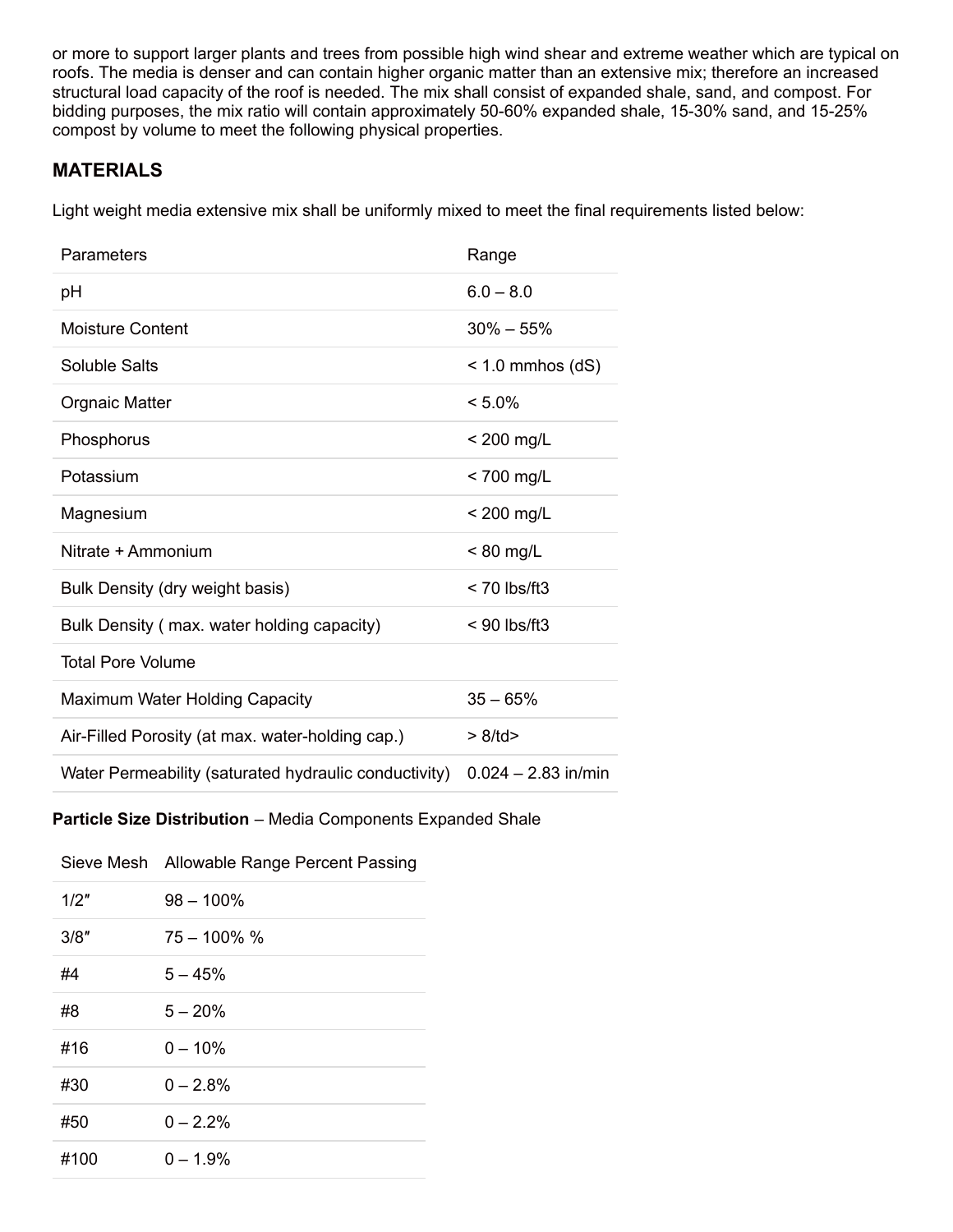#### $\#200$  0 – 1.3%

| Constituent      |     | Sieve Mesh Diameter of Sieve (mm) | Allowable Range Percent Retained |
|------------------|-----|-----------------------------------|----------------------------------|
| Gravel           | 10  | 2.00                              | $0 - 5%$                         |
| Very Coarse Sand | 18  | 1.00                              | $0 - 20\%$ combined with gravel  |
| Coarse Sand      | 35  | 0.50                              | at least 60%                     |
| Medium Sand      | 60  | 0.25                              | in this range                    |
| Fine Sand        | 100 | 0.15                              | 20% maximum                      |
| Very Fine Sand   | 270 | 0.05                              | 10% maximum                      |
| Silt             |     | 0.002                             | 3% maximum                       |
| Clay             |     | < 0.002                           | 3% maximum                       |
|                  |     |                                   |                                  |

**Processed Sand** – The sand shall meet the following criteria:

**Compost** – Compost shall be derived from organic wastes such as food and agricultural residues, animal manures, leaf and yard waste, and biosolids that meet all State Environmental Agency requirements. The product shall be well composted, free of viable weed seeds and contain material of a generally humus nature capable of sustaining growth of vegetation, with no materials toxic to plant growth.

Compost shall have the following properties:

| Parameters          | Range              |
|---------------------|--------------------|
| рH                  | $5.5 - 8.0$        |
| Moisture Content    | $35\% - 55\%$      |
| C:N Ratio           | $10 - 30.1$        |
| Organic Matter      | < 35%              |
| Particle Size       | $<$ 3/4 inch       |
| Soluble Salts       | $<$ 4.0 mmhos (dS) |
| <b>Bulk Density</b> | $<$ 1400 lbs/cuyd  |
| Foreign Matter      | < 1% by weight     |

#### **Particle Size Distribution** – The final media shall meet the following criteria:

Diameter – mm % Sum of Particles

 $\leq 12.5$  100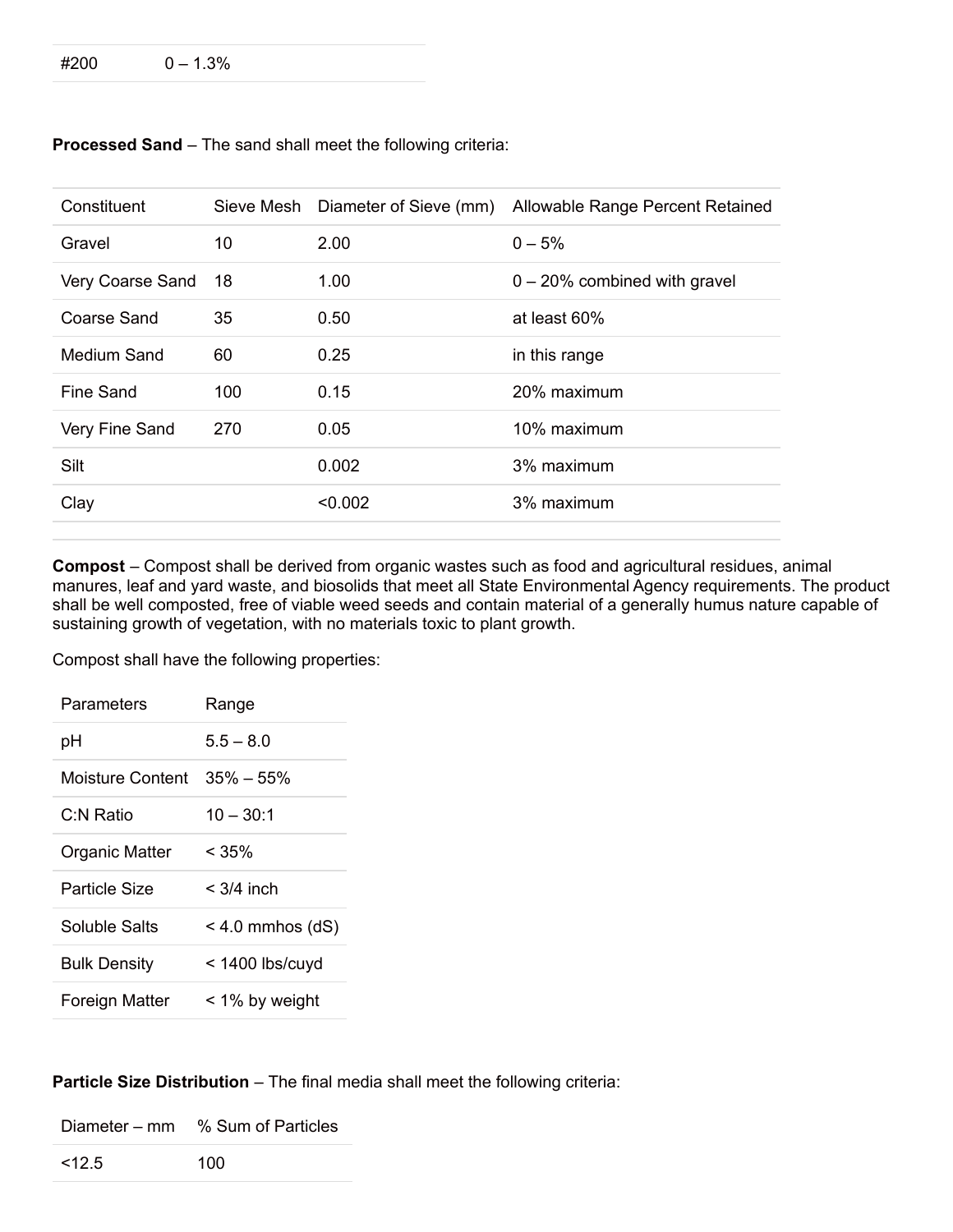| $9.5 - 12.5$ | $100 - 99$ |
|--------------|------------|
| $6.3 - 9.5$  | $99 - 95$  |
| $3.2 - 6.3$  | $90 - 80$  |
| $2.0 - 3.2$  | 60 -50     |
| $1.0 - 2.0$  | $50 - 33$  |
| $.25 - 1.0$  | $40 - 30$  |
| $.05 - .25$  | $15 - 5$   |
| $.002 - .05$ | $10 - 0$   |
| < 0.02       | $2 - 0$    |

#### **Lightweight Media Mixture Performance Testing**

Upon approval of the media components, the owners testing agents shall blend the components to determine the correct ratios to create the root zone mix. This ratios of will be based on laboratory testing and performance guidelines established by these specifications.

The root zone mix developed by the owners testing agent will establish the required mix ratio and specifications for approval or rejection of all quality control submittals during construction. The construction contractor shall bear the cost of all testing.

> Back to Table of Contents <

Reference Table

# *Raising Organic Matter Percentages:*

Compost Inclusion Rate

#### Percentage to Raise

| 1% | 8%                                  |
|----|-------------------------------------|
| 2% | 15%                                 |
| 3% | All rates based on addition<br>22%  |
| 4% | 27% of AGRESOIL COMPOST to typical  |
| 5% | soil weighing 2600lbs/cu yd.<br>32% |
| 6% | 37%                                 |
| 7% | 41%                                 |
| 8% | 44%                                 |
| 9% | 47%                                 |